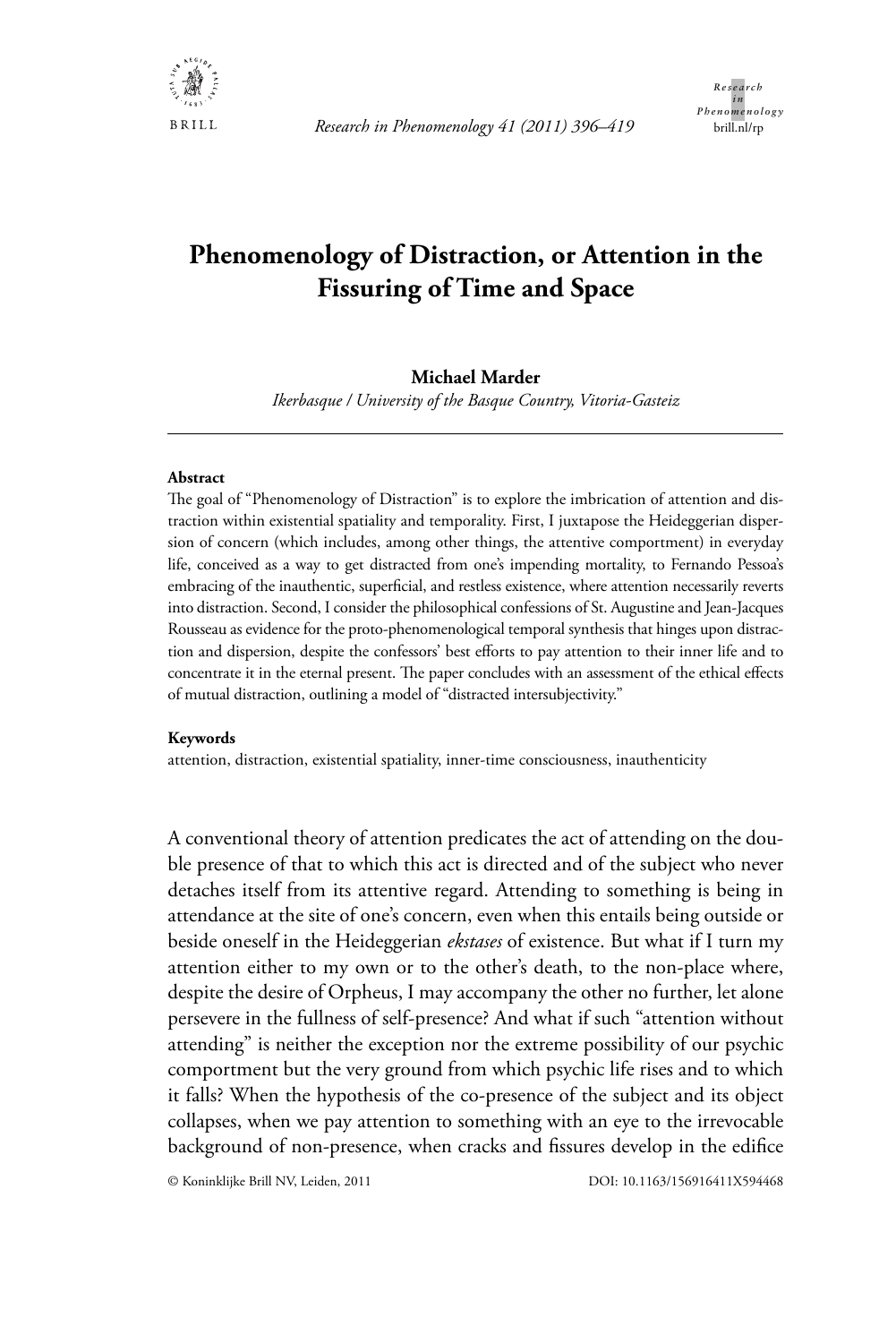of intentionality, then attention begins to exhibit certain features of distraction, at least in the Latin sense of *distractio* meaning "disunion," "separation," or "pulling apart."

While attention should be decoupled from presence, distraction should be dissociated from a sheer negativity of evasion and absence. Positively put, distraction denotes an excessive tending or straining toward . . . that pulverizes intentionality by orienting a single noetic act in too many directions at the same time.<sup>1</sup> In keeping with the manifold and dispersed mode of being in the world, the same distracted mental process aims at more than one object at once, thereby undermining the impermeable façade of the noetic-noematic correlation. We may speak of a non-relation between the consciousness of . . . and that of which it is conscious in distraction, precisely because the atomic correlation splits up, breaks apart, and branches out toward several errant noematic unities that kaleidoscopically supplant one another beyond the horizon of determinacy. Distraction—always straining toward more than a simple consciousness of something can encompass—glimpses the impossible attention: it catches sight of the hyper-attention that slips away from the closed circuit of intentionality.

# **I. Spatiality of Distraction (Heidegger with Pessoa)**

The linguistic connotations of the German word for distraction (*Zerstreuung*, from *streuen*: to strew, scatter, disperse) invite a reflection on its relation to spatiality.2 This invitation has been taken up by Martin Heidegger in *Being and Time*, where the existential spatiality of Dasein, its peculiar "style" of worldly existence, is described in terms of a dispersion: "Dasein's facticity is such that its being-in-the-world has always dispersed [*zerstreut*] itself or even split itself up [*zersplittert*] into definite ways of being-in. The multiplicity of these is indicated by the following examples: having to do with something,

<sup>&</sup>lt;sup>1)</sup> Hence, Blanchot: "Inattention: the intensity of it.... Inattention neither negative nor positive, but excessive, which is to say without intentionality" (Maurice Blanchot, *The Writing of Disaster*, trans. Ann Smock [Lincoln: The University of Nebraska Press, 1995], 55). While I agree with Blanchot that the extreme intensity of inattention is "neither negative nor positive," I think that it would be more accurate to say that it only exacerbates the logic of intentionalty, disseminating it in the entire phenomenological world.

<sup>2)</sup> See Samuel Weber, "Art, Aura and Media in the Work of Walter Benjamin," in *Mass Mediauras: Form, Technics, Media* (Stanford: Stanford University Press, 1996), 92.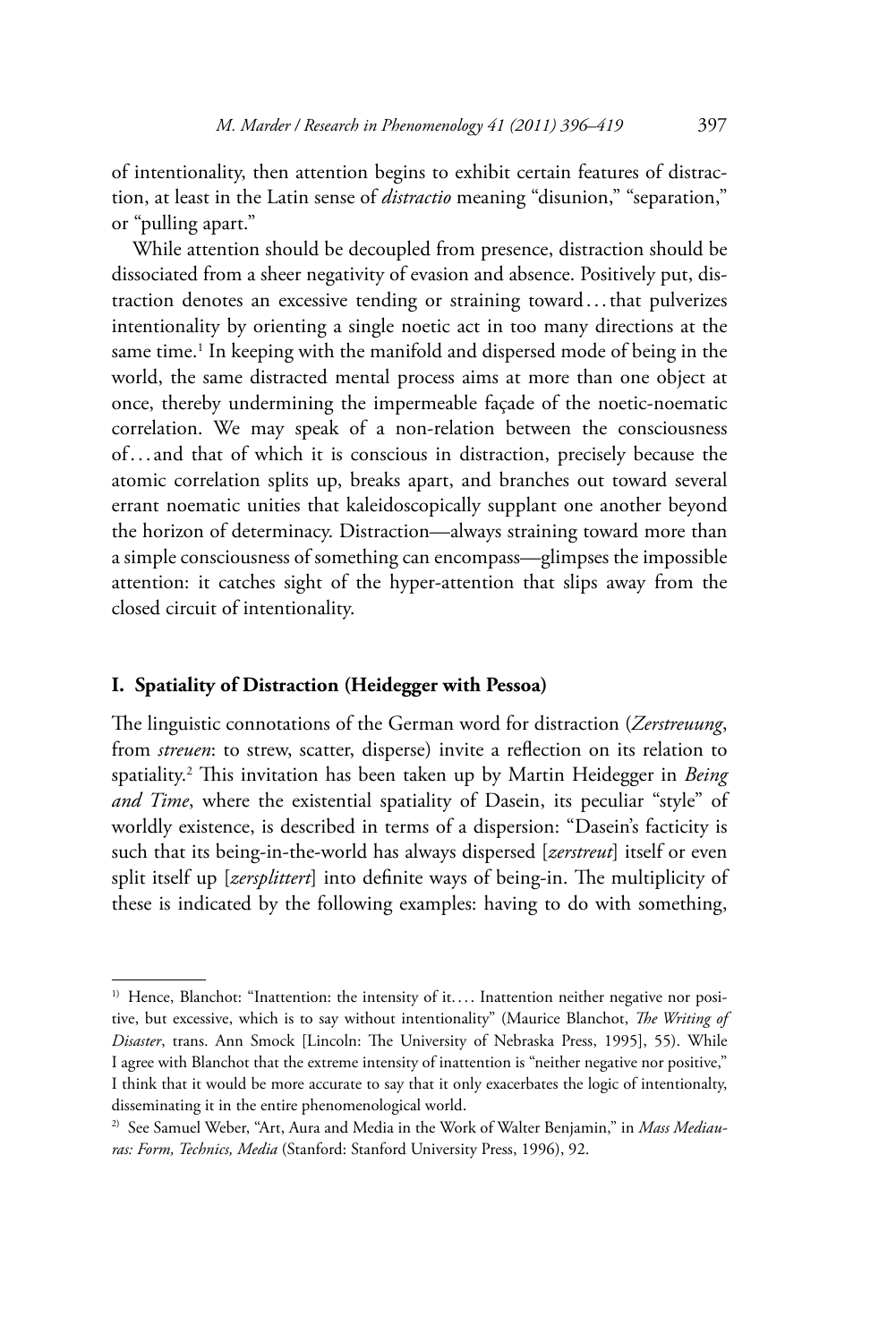producing something, attending to something and looking after it."3 Going through the open list of concerns (*Besorge*) whose demands pull Dasein apart, we might notice that attending to something is here classified as one of the "definite ways of being-in," and, therefore, as one of the byproducts of Dasein's originary self-dispersion. The subordination of attention to distraction implies that the ostensibly positive, attentive orientation is unavoidably dispersed in the practical engagement with and in the world. The ecstatic constitution of Dasein, the fact of its ontological relationality (being itself outside of itself ), casts dispersion in terms of the general modality of existential spatiality, irreducible to an accidental element of Dasein's being-in-the-world.<sup>4</sup> If this modality were to be considered "foundational," it would have supplied a rather precarious foundation, to say the least. This is because dispersion decimates all sense of permanence insofar as distracted absorption in the world of concern denies Dasein the possibility of tarrying along, or resting (it "seeks restlessness [*Unruhe*]," and has "the character of '*never dwelling anywhere*' [Aufenthaltslosigkeit]").<sup>5</sup> Everyday Dasein distracts itself from itself, disperses itself in the world, and *is* this non-abiding dispersion responsible for its character as *Mitsein*, being-with.<sup>6</sup>

Inauthentic existence encapsulated in distraction—even there where it assumes the form of an attentively absorbed approach to exteriority—is the very condition the Portuguese poet Fernando Pessoa embraces in his poetry and prose.7 In this sense, Pessoa's *oeuvre* may be construed as the indispensable

<sup>&</sup>lt;sup>3)</sup> Martin Heidegger, *Being and Time*, trans. John Macquarrie and Edward Robinson (New York: Harper & Row Publishers, 1962), 83.

<sup>&</sup>lt;sup>4)</sup> On the subject of Zerstreuung in Heidegger, see Derrida, "Geschlecht: Sexual Difference, Ontological Difference," in *Derrida Reader: Between the Blinds*," ed. Peggy Kamuf (New York: Columbia University Press, 1991), where he writes: "*Dasein* in general hides, shelters in itself the internal possibility of a factual dispersion or dissemination [ *faktische Zerstreuung*] in its own body [*Leiblichkeit*]" (391). That is to say, distraction or dispersion is not just a purely accidental and external possibility that befalls Dasein but like death itself is a possibility that individuates or singularizes, one that is proper to the kind of being in the world that Dasein is.

<sup>5)</sup> Heidegger, *Being and Time*, 216–17. First published as *Sein und Zeit* (Tübingen: Max Niemeyer Verlag, 1993), 172. Hereafter *Being and Time*, followed first by English pagination, and second, if given, by German pagination.

<sup>6)</sup> On the association of *Mitsein* and *Zerstreuung*, see Martin Heidegger, *Metaphysische Anfangsgründe der Logik im Ausgang vom Leibniz*, Gesamtausgabe, Band 26 (Frankfurt am Main: Vittorio Klostermann, 1990), esp. paragraph 10. I will consider certain aspects of the dispersed *Mitsein* in the final section of the present essay.

<sup>7)</sup> Thus far, the comparative studies of Heidegger and Pessoa have been sketchy, at best. Aside from *O Poetar Pensante—Martin Heidegger e Fernando Pessoa* (ed. Leda Miranda Hühne [Rio de Janeiro: UAPÉ, 1994]) that attempts to stage the first virtual dialogue on the themes of life,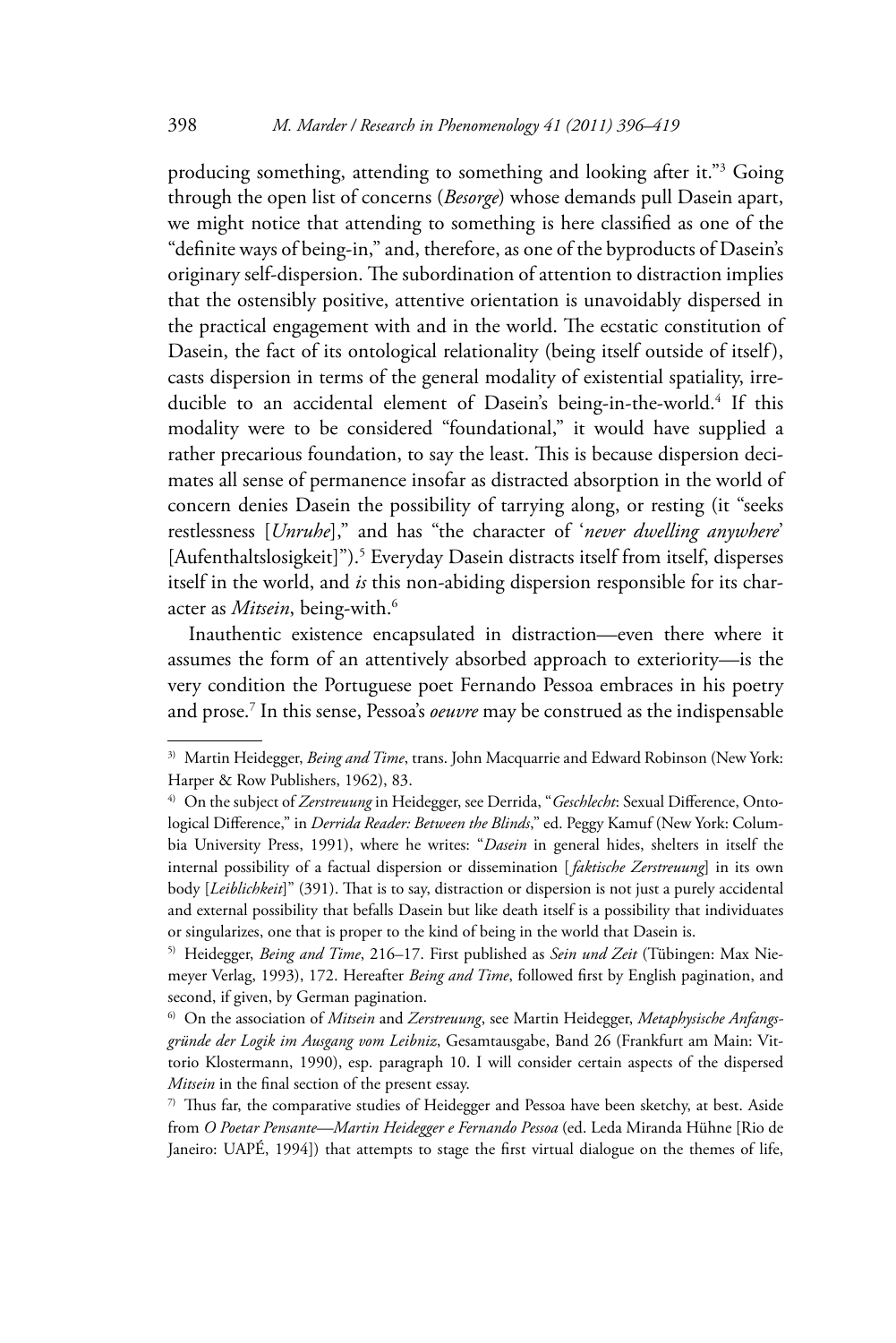underside of Heidegger's philosophical project, while the poet himself emerges as an unwavering skeptic of authenticity, who is thus more poignant in the role of the philosopher's virtual interlocutor than some of the latter's preferred literary authors, of the likes of Rainer Maria Rilke, Georg Trakl, and Stefan George. The *Book of Disquietude*, for example, vividly expresses the titular sense of unrest (*desassossego*) in Dasein, who is painfully aware of the fact of its dispersion but, despite this awareness, refuses or is unable to overcome it by means of the Heideggerian, tragic, death-facing heroism. ("Whoever lives like me doesn't die: he terminates, wilts, devegitates,"8 Pessoa writes as though accepting the purely animal ending of life in "perishing," one grade below the fate of Dasein's inauthentic demise that does not merit the dignity of death in Heidegger.)9 I turn to Pessoa, then, so as to espy the underside of Heidegger, but also to fill in the schematic outlines of a dispersed or distracted spatiality of existence with some of the finer brushstrokes including superficiality, homelessness, and unrest.

It would be prudent to discern between two levels of superficiality in Heidegger. *On the one hand*, distraction entails a fascination with phenomenality, a thorough "immersion" and "absorption" in the shallowness of ever-changing perceptions concerned "with the possibilities of seeing the 'world' merely as it *looks....* Dasein lets itself be carried along solely by the looks of the world."10 I am tempted to term this "superficial superficiality" without presuming, as one usually does, that what underlies it is a more serious, more

death, art, and being in the poetic thought and thinking poetry of Heidegger and Pessoa, the link has been recognized, in passing, by Luís de Oliveira e Silva (*O Materialismo Idealista de Fernando Pessoa* [Lisbon: Clássica, 1985]) and by Pedro Martín Lago (*Poética y Metafísica en Fernando Pessoa* [Santiago: Universidade de Santiago de Compostela, 1993]). While the former writer confirms that, like Heidegger, "Pessoa directs his thoughts exclusively to the 'problem of the ontological dimension of being<sup>'</sup>" (154, my translation), the latter emphasizes that "before someone like Heidegger or Sartre, Pessoa expresses the existential sense of anguish, nausea and the tedium of living" (166, my translation).

 <sup>8) &</sup>quot;Quem vive come eu não morre: acaba, murcha, desvegeta-se" (Fernando Pessoa, *Livro do Desassossego* [Lisbon: Assirio & Alvim, 2006], 77; translated by Richard Zenith as *The Book of Disquietude* [New York: Carcanet Press, 1996], 28); hereafter cited as *The Book of Disquietude*, followed first by English pagination, and second, if given, by Portuguese pagination. "I weep less for the moment / Than for my future self, / A null and void subject / Of the universal destiny" (Fernando Pessoa & Co., *Selected Poems*, trans. Richard Zenith [Grove Press: New York, 1998], 124). 9) "Dasein too can end without authentically dying, though on the other hand, *qua* Dasein, it

does not simply perish. We designate this intermediate phenomenon as its '*demise*' [Ableben]" (Heidegger, *Being and Time*, 291/247).

<sup>10)</sup> Heidegger, *Being and Time*, 216.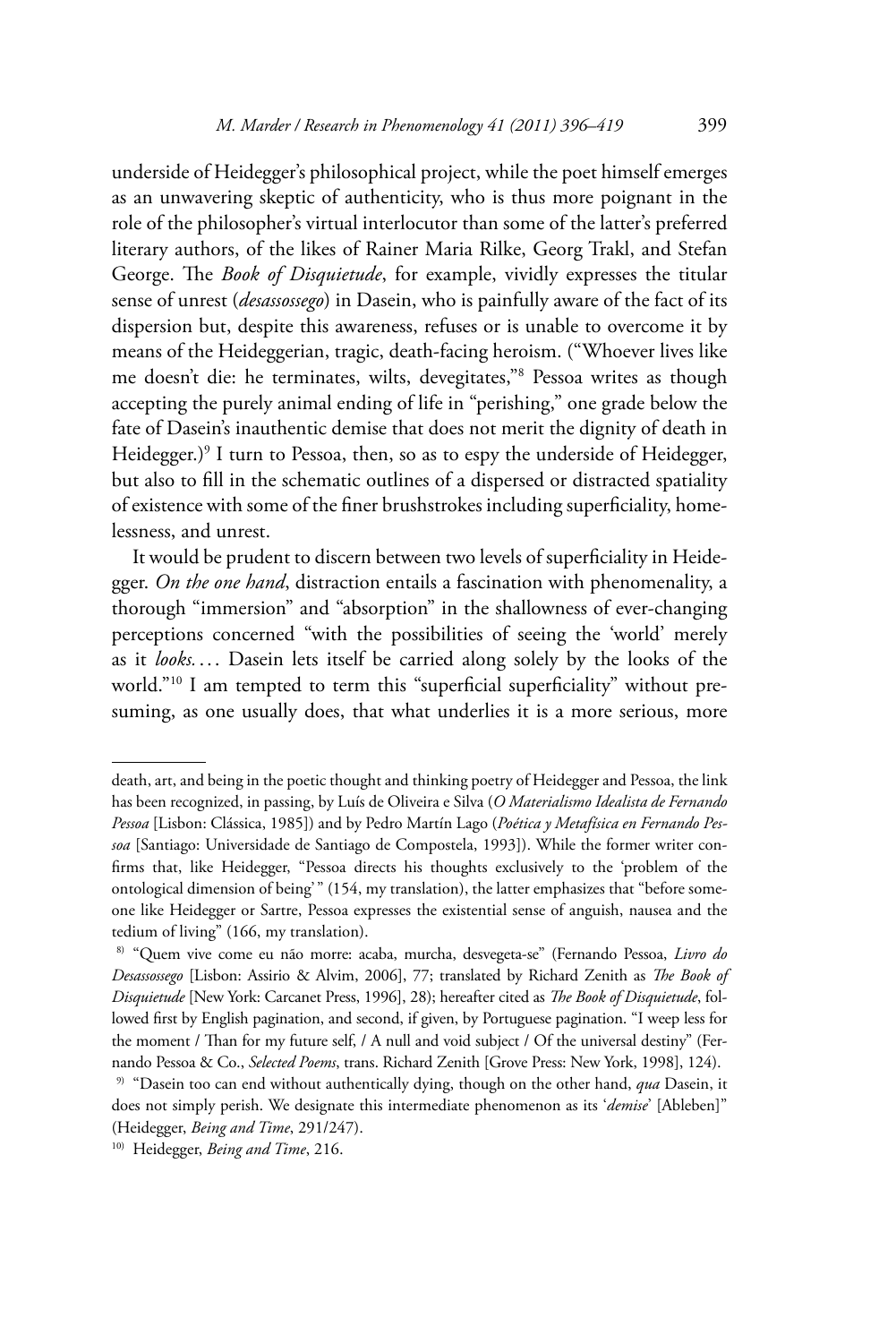sober, more profound relation to the world. Superficial superficiality should not, however, be mistaken for one that revives the old distinction between surface appearances and deeper essences divergent from the "mere looks" of things, i.e., the very distinction put in question in all phenomenological investigations, including those of Heidegger. Although the phenomenal surface is all there is, Dasein retains the option of momentarily excusing itself from the phenomenal plane and turning to the possibility of not-being. In other words, Dasein can face the futurity of its death, emptying the "world" of everything, save for its bare worldhood and a promise of self-gathering from its distracted fascination with living. Such would be the freely and resolutely chosen counterbalance to "superficial superficiality."

In Pessoa's thought, the first level of distraction informs "a decorative and superficial concept of profound love": "This is how I love: I fix my attention on a beautiful or attractive or otherwise lovable figure...and this figure obsesses, captivates, possesses me. But I only want to see it, and I don't look at any figure that presents even a remote possibility of coming to know."11 The attention proper to a superficially profound love is obsessed, captivated, possessed, that is to say, dispersed and distracted, anti-Platonic and, perhaps, antiphilosophical. To sustain this obsession, it suffices for the lover to be carried along by the mere looks of the world, to which she surrenders her or his very capacity to know. Yet, while everyday Dasein leads a life of inauthenticity unbeknownst to it, Pessoa's subject chooses the same kind of life, accepts the given with the added weight of responsibility for this choice and with the cognizance of his inexorable self-dispersion in distraction. His existential responsibility and "shallowness" combine thereby to produce a sense of disquietude as a meta-unrest superimposed on the restlessness and hustle-and-bustle of being in the world.

*On the other hand*, Heidegger postulates a certain necessary, indeed "deep," superficiality and distraction in the divergence between mere looking and understanding. In a reading of St. Augustine in *Phenomenology of Religious Life*, he writes: "[W]hen looking at the *res*, we only pay attention to what they are (according to their content), not to what else they might indicate. And, vice versa, if I deal with a thing as a sign, I must pay attention not to what it is, but to the fact that it is a sign."12 If, *prima facie*, it seems that Heidegger

<sup>11)</sup> Pessoa, *The Book of Disquietude*, 153. Compare with: "In me all affections take place on the surface, but sincerely" (69).

<sup>&</sup>lt;sup>12)</sup> Marin Heidegger, *Phenomenology of Religious Life*, trans. Matthias Fritsch and Anna Gosetti-Ferencei (Bloomington: Indiana University Press, 2004), 210.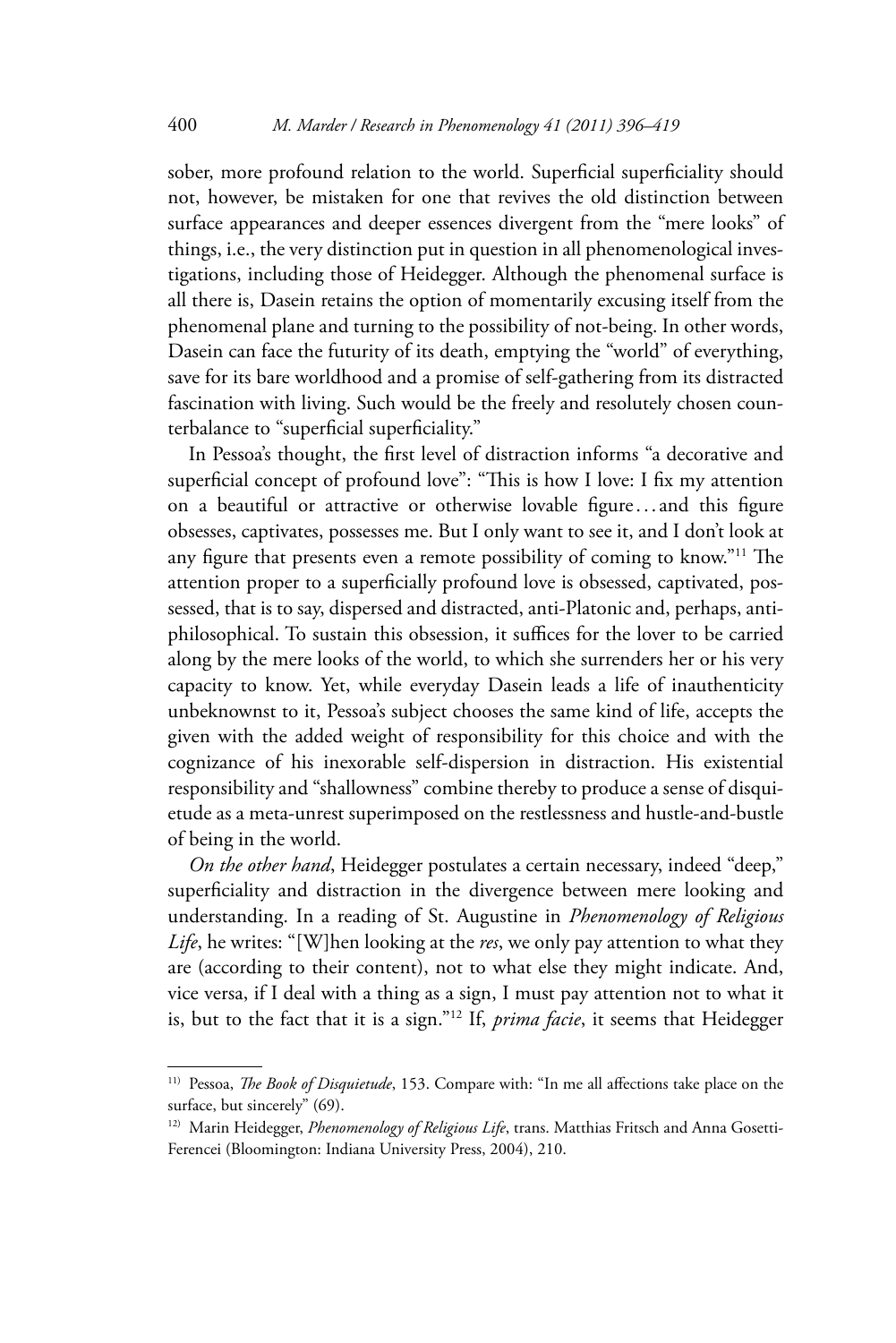describes a splitting of attention between the surface of indicative signification and the surface of thinghood, we should moderate this initial impression with the reminder, drawn from *Being and Time*, that it is mere looking that performatively creates something present-at-hand in its failure to understand what it faces. The "thing itself," in its independence and self-identity, is an illusion fabricated in the act of abstracting it from the total context of signification, wherein, besides relating to other things, it *becomes* this relation and, hence, something other than itself. The real fissuring transpires, in any event, between the mere looking, distracted from the meaning of that which is seen, and an equally "superficial," active, transformative understanding that, having implicitly refused to contemplate things theoretically, elaborates on them with the help of practical hermeneutics. Attention to one surface instantly translates into distraction from the other, dooming Dasein to a vacillation between two divergent superficialities.

While, in his anti-metaphysical poetry, Alberto Caeiro (one of Pessoa's literary personae) strives to recover mere looking in a complex, quasi-Rousseauian "denaturalization of the denaturalized" formulated in terms of "[l]essons in unlearning [*uma aprendizagem de desaprender*],"<sup>13</sup> the looking and the signifying alike surrender to the exigencies of distraction. In response to the question, "What was I thinking about before I got lost in the seeing?" Pessoa whispers, with a tinge of despair, "I don't know."<sup>14</sup> His dispersion in seeing countervails the self-gathering promised by thinking, and so, fully commits him to the ecstatic mode of existence outside of himself. Even the meaningmaking rationale of writing turns out to be subordinate to distraction: "And I write these carelessly written lines not to say this and not to say anything, but to give my distraction something to do."15 Writing ceases to be an instrument of expression in the service of subjective interiority and the depth of its desire. If it expresses anything at all, it is the fact that there is nothing more to express in the old paradigm of deep psychology, to press out of the psychic "well," which, according to Pessoa's precise metaphor, has long dried up due to the subject's scattering outside of itself in the course of its life, which is but the process of becoming other. Instead of resulting in a paralyzing muteness, the paucity of expression conveys too much, reflecting, as it does, the emptying

<sup>13)</sup> Pessoa & Co., *Selected Poems*, 57.

<sup>14)</sup> Pessoa, *The Book of Disquietude*, 27.

<sup>15)</sup> Ibid., 43.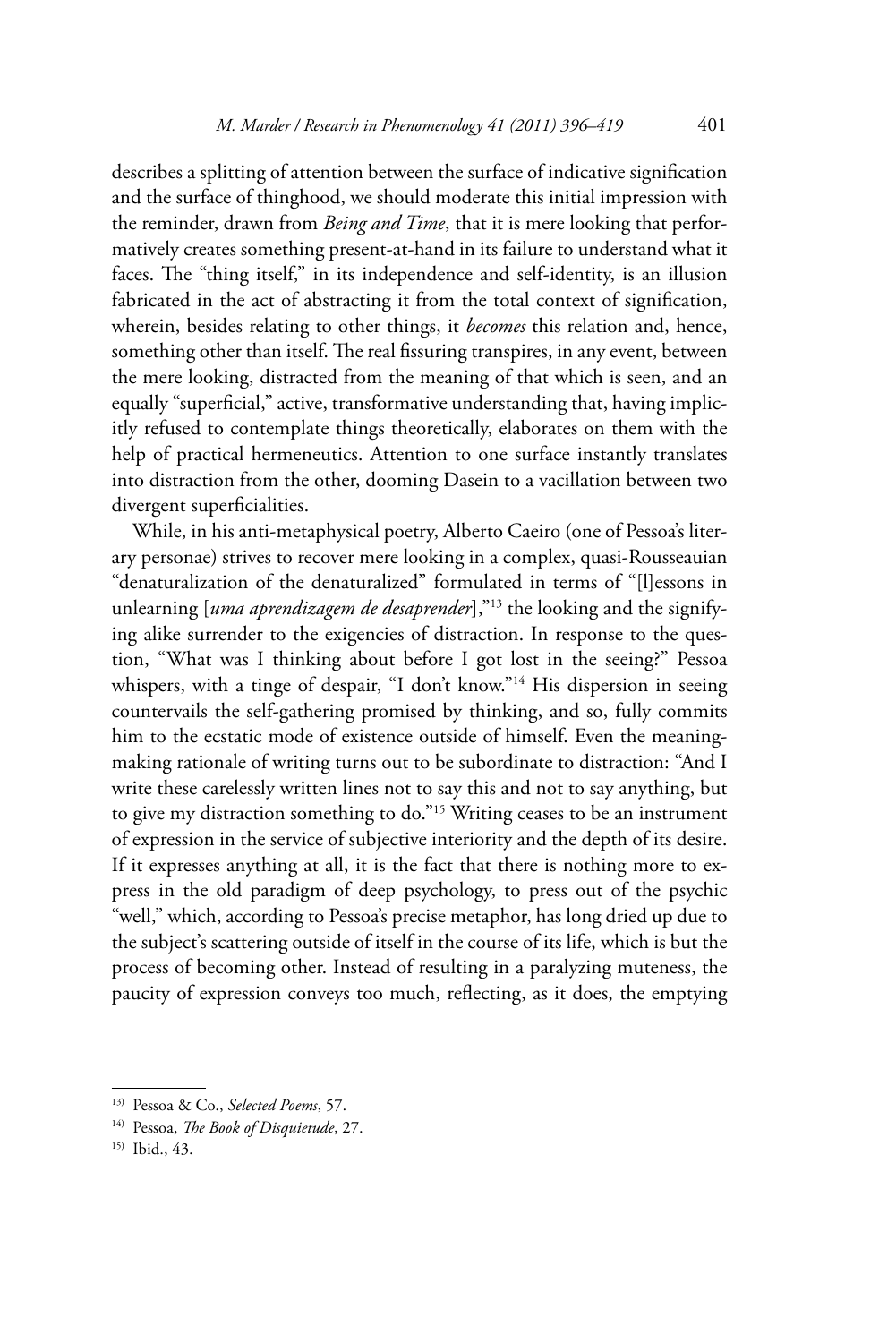exteriorization of a singular subject into the dispersion of *das Man.*16 That the distraction of mere seeing coincides with the distraction motivated by writing indicates that, for Pessoa, there is no deep superficiality, itself split into two incompatible levels competing for our attention.

Living in the tension of distraction, I am exiled outside of myself, never dwelling anywhere, all the while remaining myself (as other to who or what I am). The ecstatic nature of existence places two contradictory demands on Dasein: to be an interiority and to be in the world, or as Heidegger puts it, "even in this 'being-outside' alongside the object, Dasein is still 'inside' . . . as a being-in-the-world that knows."17 Analogous to Pessoa, Heidegger is a reluctant Romantic at heart, which is why at the threshold of *Fundamental Concepts of Metaphysics*, he turns to Novalis' aphorism—"Philosophy is really a homesickness, an urge to be at home everywhere"18—and bestows on homesickness the dubious honor of being "the fundamental attunement of philosophizing": "*What is that—world?* This is where we are driven [ *getrieben*] in our homesickness: to being as a whole. Our very being is this restlessness [*Getriebenheit* : drivenness.—MM]."19 Not to be at home in the world is to be distracted and dispersed, or better yet, it is to be in the world, and finally, to be, to exist. Homesickness dreams of putting an end to distracted dispersion, such that its reverie inspires philosophy, setting it on the path toward "being as a whole," gathered into one, at home with itself. But, even if philosophy is destined (*bestimmen*) and driven ( *getrieben*) to come home, it does not, as Heidegger reminds us, in all actuality find itself there and must endure in the form of homesickness. The way leading back home never reaches its intended destination.

Pessoa eloquently and somewhat enigmatically defines home as "the place . . . where one doesn't feel," keeping in mind that "[t]o feel is to be distracted."20 It follows, then, that at home, where one does not feel, one is not distracted (let it be said in passing that philosophy has traditionally militated

<sup>&</sup>lt;sup>16)</sup> "I suffered in me, with me, the aspirations of all eras and every disquietude of every age..."; "Why look at the twilights if ... besides seeing them inside me, I myself *am them*, on the inside *and the outside*?"; "Our life had no inner dimension. We were outer and other" (Pessoa, *The Book of Disquietude*, 61, 128, 173).

<sup>17)</sup> Heidegger, *Being and Time*, 89.

<sup>&</sup>lt;sup>18)</sup> According to Blanchot, "[f]or Novalis, the mind is not agitation, disquietude, but repose (the neutral point without any contradictions" (*The Writing of Disaster*, 8). In this sense, the philosophical homesickness is not restless or agitated but melancholically nostalgic for the lost unity that has never been.

<sup>19)</sup> Heidegger, *Fundamental Concepts of Metaphysics*, 5/8.

<sup>20)</sup> Pessoa, *The Book of Disquietude*, 112; Pessoa & Co., *Selected Poems*, 78.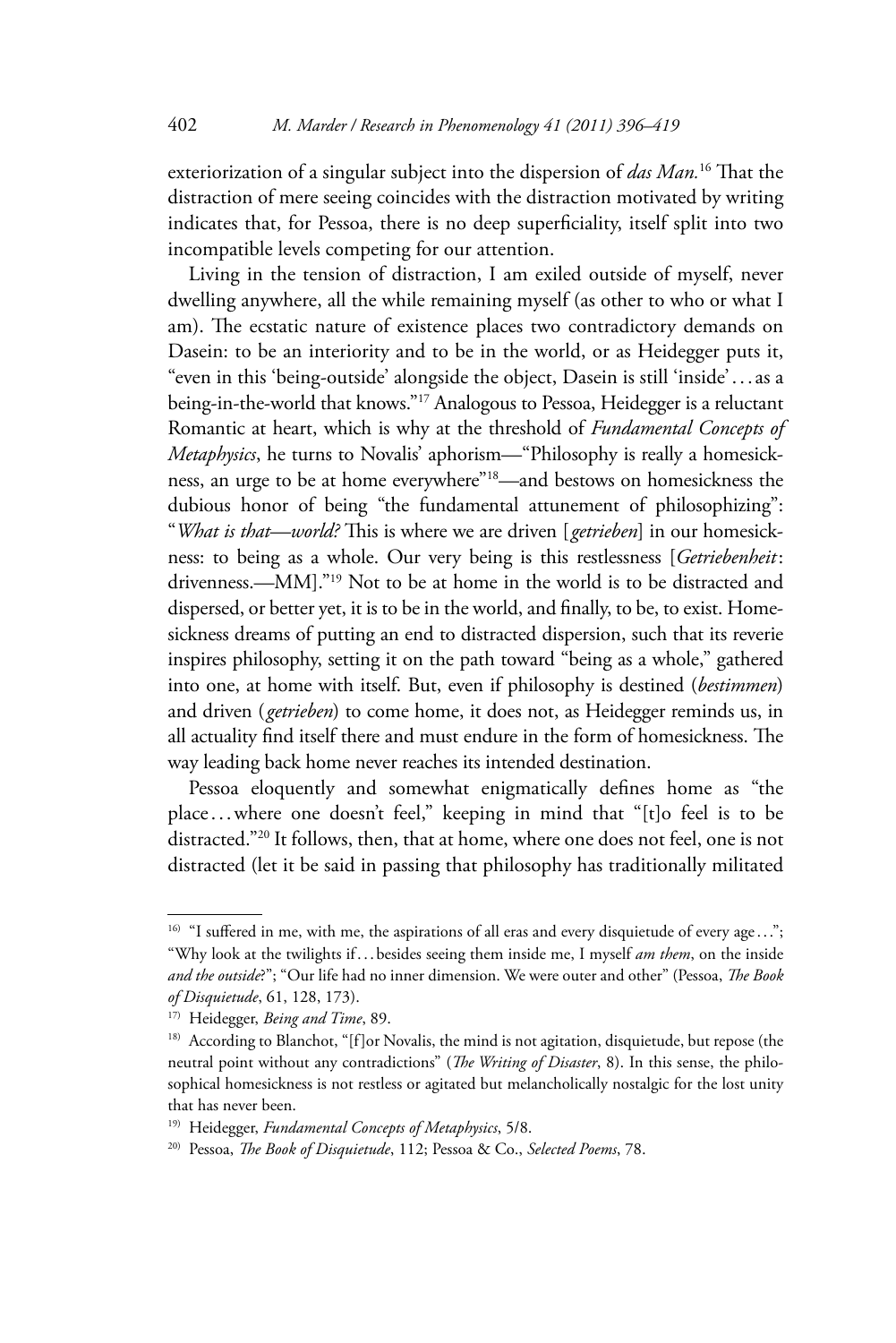against distraction as much as against feeling), and, conversely, in the predicament of homelessness one feels (always in excess of one's capacity to feel) and is distracted. The matter is further complicated by Pessoa's intimation that the image of the house, emblematizing a concentrated recollection of interiority, is itself a chimera, a product of distracted imagination: "When I'm distracted, then I imagine I really have a house, a home, a place to return to."21 Graft this idea onto the thought of Novalis and of Heidegger, and the drivenness of philosophy—in fact: its "fundamental attunement"—will be de-mystified, disclosed as a dreamy distraction wishing itself away, conjuring up its awakening, right in the middle of the dream. In other words, attentiveness and the homesickness that supplements it do not in the least annul distraction but modulate and modify it such that, later on, Derrida will be able to invoke "an attention that my infinite distraction didn't disturb at all."<sup>22</sup> As a consequence, there is perfect contiguity between a strictly demarcated attentive interiority, on the one hand, and a distracted state determined by exteriority as an exile of the subject into space, on the other. But, at the same time, the sense of homesickness is internally split between a dreamy distraction that tirelessly devises plans to gather up and to free itself from existential exteriority and a lucid distraction that, with a measure of irony, knows that these imaginative schemas are the sure signs of intensified self-dispersion.

In *Totality and Infinity*, Levinas draws a parallel between the self- recollection of interiority and attention in the figure of the dwelling. The dwelling (*la demeure*) that isolates the subject from the sublimity of the element and the threatening intensity of the *jouissance* it portends is also a condition of possibility for the "movement of attention freed from immediate enjoyment [*un mouvement de l'attention affranchie de la jouissance immediate*]."23 In turn, the ecstasy of *jouissance*, along with the sensuousness overwhelming the subject steeped in the element, governs the counter-movement of distraction. In the "mystical format of the element," I no longer (or not yet) return to myself, bringing home the fruit I reap from enjoyment. My innocent egoism and loneliness in enjoyment<sup>24</sup> coincide, respectively, with my incapacity to relate

<sup>21)</sup> Pessoa*, The Book of Disquietude*, 43.

<sup>22)</sup> Jacques Derrida, *The Postcard: From Socrates to Freud and Beyond*, trans. Alan Bass (Chicago: University of Chicago Press, 1987), 11.

<sup>23)</sup> Emmanuel Levinas, *Totality and Infinity*, trans. Alphonso Lingis (Pittsburgh: Duquesne University Press, 1961), 154. First published as *Totalité et Infini: Essai sur l'Extériorité* (Paris: Le Livre de Poche, 1990), 164–65. Hereafter cited as *Totality and Infinity*, followed first by English pagination, and second, if given, by French pagination.

<sup>24)</sup> Ibid., 134.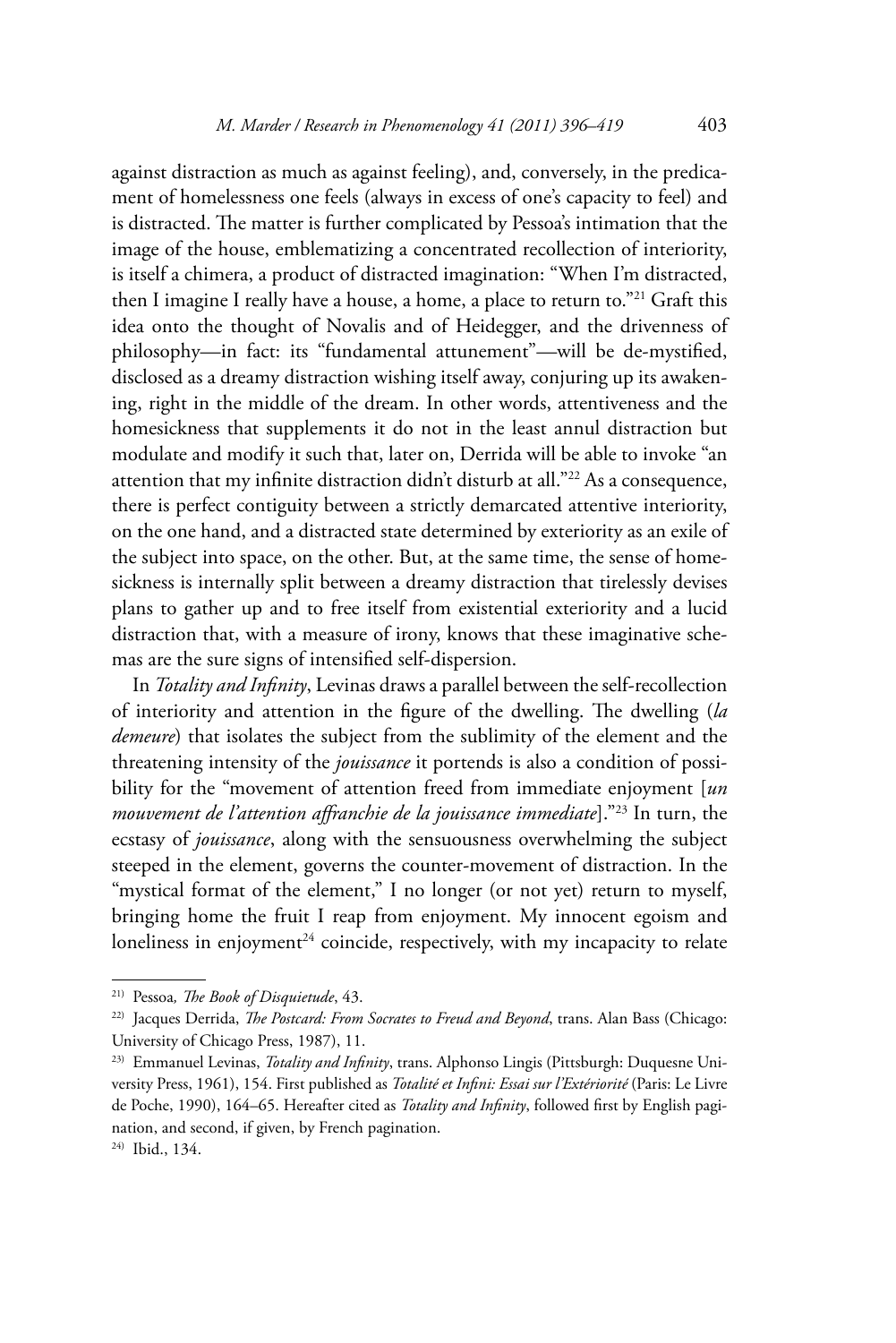attentively to the alterity of the other person and with my dispersion in the indeterminacy of elemental exteriority.

In his condemnation of the false pathos of solitude, Levinas reacts to Heidegger's appreciation of non-relationality inherent in the possibility of my death and in the absurdity of the other dying for me, in my place. Although it does not connote an imprisonment of the subject in itself, "[s]olitude does not separate into the kind of dispersion to which all mere forsakenness is exposed. Solitude carries the soul toward the One and only, gathers it into the One."<sup>25</sup> Still, against the backdrop of Pessoa's writings, the Heideggerian gathering of the soul into the One is as unattainable as the Levinasian prioritization of the relation to the other:<sup>26</sup> the former, because of the legion of irreconcilable others in me; the latter, because the real company of other people distracts me from myself. The insufficiency of either alternative propels the unrest and disquietude of the subject who is never at home with/in itself, as much as with the others, and whose "attention is an absurdity allowed by our winged inertia."27

Where, for Levinas, I lose myself at the height of my solitude, Pessoa's other literary alter-ego, Álvaro de Campos, concludes that "I lose myself if I'm distracted / From the sensations I receive."28 But, if, within the logic of homelessness, feeling is tantamount to distraction, then to be distracted from my sensations is to be distracted from distraction in what is perhaps the only form of attention acceptable to Pessoa. The attention, indebted to the redoubling of distraction, results in the loss of the subjective synthesis responsible for binding together the manifold of representations, so that "I don't even know if it's *I* who feels [*se sou eu quem em mim sente*: if it's I who feels in myself.—MM]."29 Bewildered by the noesis of feeling that, thanks to distraction, no longer

<sup>25)</sup> Martin Heidegger, *On the Way to Language* (San Francisco: Harper & Row, 1982), 180.

<sup>&</sup>lt;sup>26)</sup> That is not to say that, in Heidegger's thought, the "gathering of the soul" remains untenable in light of the time lag between thrownness and projection, the I as the respondent and the I as the source of the call of conscience, while, in Levinas' philosophy, separation (and hence a certain gathering of interiority) functions as the condition of possibility for the infinite approach to the other. A critique of monadology is an integral part of Pessoa's (Caeiro's) critique of philosophy: "With philosophy there are no trees, just ideas. / There is only each one of us, like a cave. / There is only a shut window" (Pessoa & Co., *Selected Writings*, 75). The annoyance at being in the company of others is a distinguishing feature of *The Book of Disquietude*. 27) Pessoa, *The Book of Disquietude*, 175.

<sup>28)</sup> Pessoa & Co., *Selected Poems*, 143.

<sup>29)</sup> Ibid.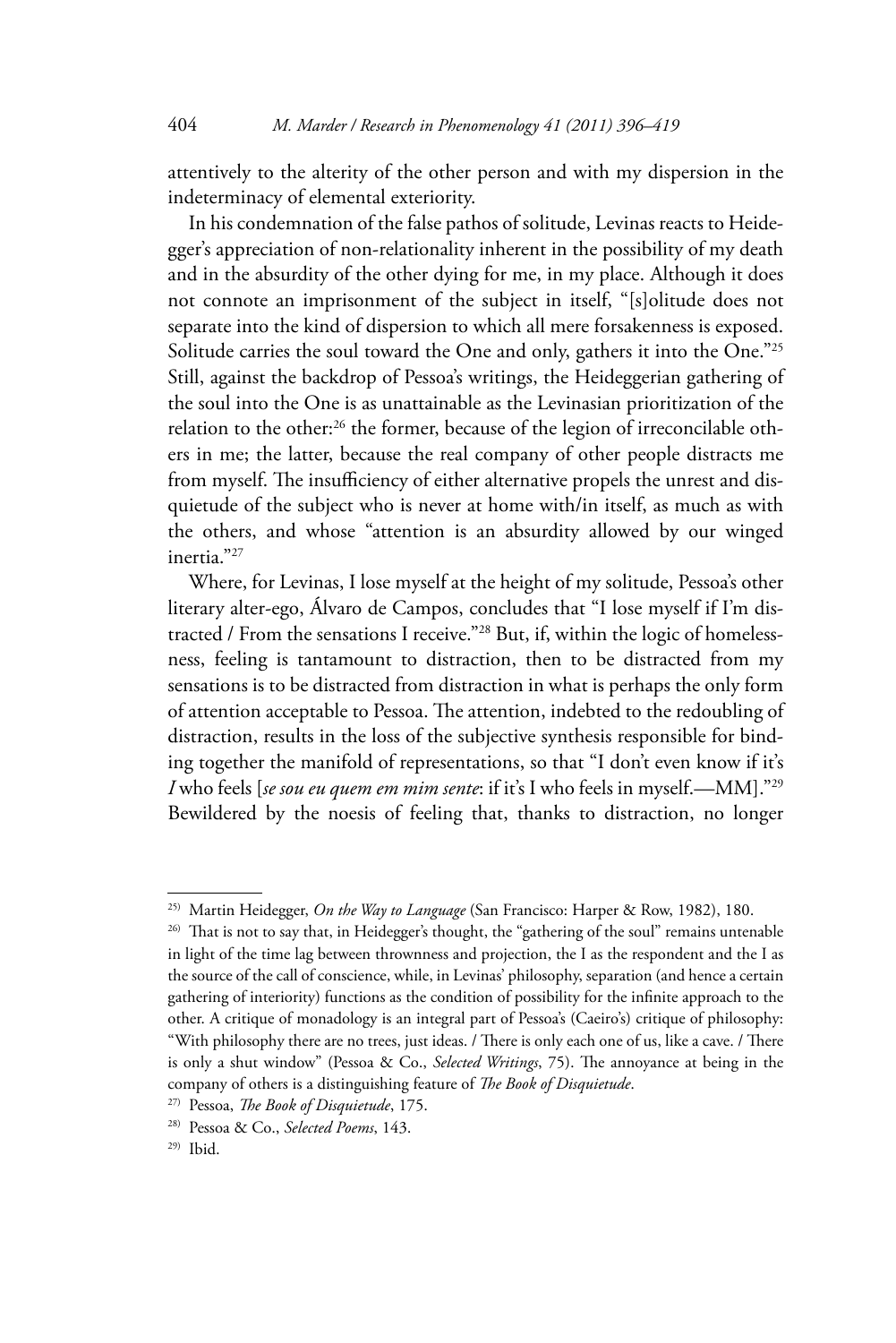corresponds to a unity of the felt noema, $30$  the sentient I falls apart into a nonsynthesizable multiplicity of "sub-personal processes," performing, in lived actuality, Husserl's phenomenological reduction. Pessoa's literary personas (remarkably, the poet's patronym means "person" in Portuguese) are themselves the residues of this distracted division of the I.

The third brushstroke in the portrait of the distracted and dispersed existential spatiality invokes unrest. In the course of describing being-in-the-world as falling, Heidegger calls the existential state of Dasein "tranquillizing." "However," he continues, "this tranquility in inauthentic Being does not seduce one into stagnation and inactivity, but drives one into uninhibited 'hustle' [*Betriebs*]. Being-fallen into the 'world' does not somehow come to rest. The tempting tranquillization *aggravates* the falling."31 The dispersed way of being in the world tranquilizes by giving one the impression that one always has something to do, that what one does is significant, and that one is not at every moment left face-to-face with finite time. Tranquilization distracts Dasein from its ownmost futural possibility of death not by allowing Dasein to stagnate but by relentlessly throwing it into the active "hustle" of daily living. In spite of sharing the grammatical root with drivenness (*Getriebenheit*), the hustle (*Betriebenheit*) of inauthentic existence that undergoes dispersion and that refuses to linger with forbearance has nothing in common with the homesick philosophy striving to the (however impossible) unity of the One. The incapacity to dwell or to abide marks the failure of inauthentic existence to be in attendance, to be present, at all those sites where it concernfully attends to the world.

In his 1937 lectures on the eternal return of the same in Nietzsche, Heidegger nevertheless envisions two limit cases when inauthentic, impatient unrest afflicts philosophy and when Dasein rises to the authenticity of a non- dispersed drivenness. On the one hand, "nihilism proper" involves the "tranquility of...philosophical somnolence," whereby philosophers feverishly construct conceptual systems in an effort to approximate the so-called rigor of the sciences. On the other hand, Dasein is sometimes capable of experiencing "a supreme unrest..., unrest not as distraction and confusion but as awakening

<sup>30) &</sup>quot;Some indications of this dispersion [*Zerstreuung*]. First of all, *Dasein* never relates to *an*  object, to a sole object. If it does, it is always in the mode of abstraction or abstention from other beings which always co-appear at the same time" (Derrida, "*Geschlecht*," 393). This observation substantiates the point that there is more than one noema in a distracted tending of intentionality, which is not an abberation but the "everyday" manner of attending to the world.

<sup>31)</sup> Heidegger, *Being and Time*, 222/177–78.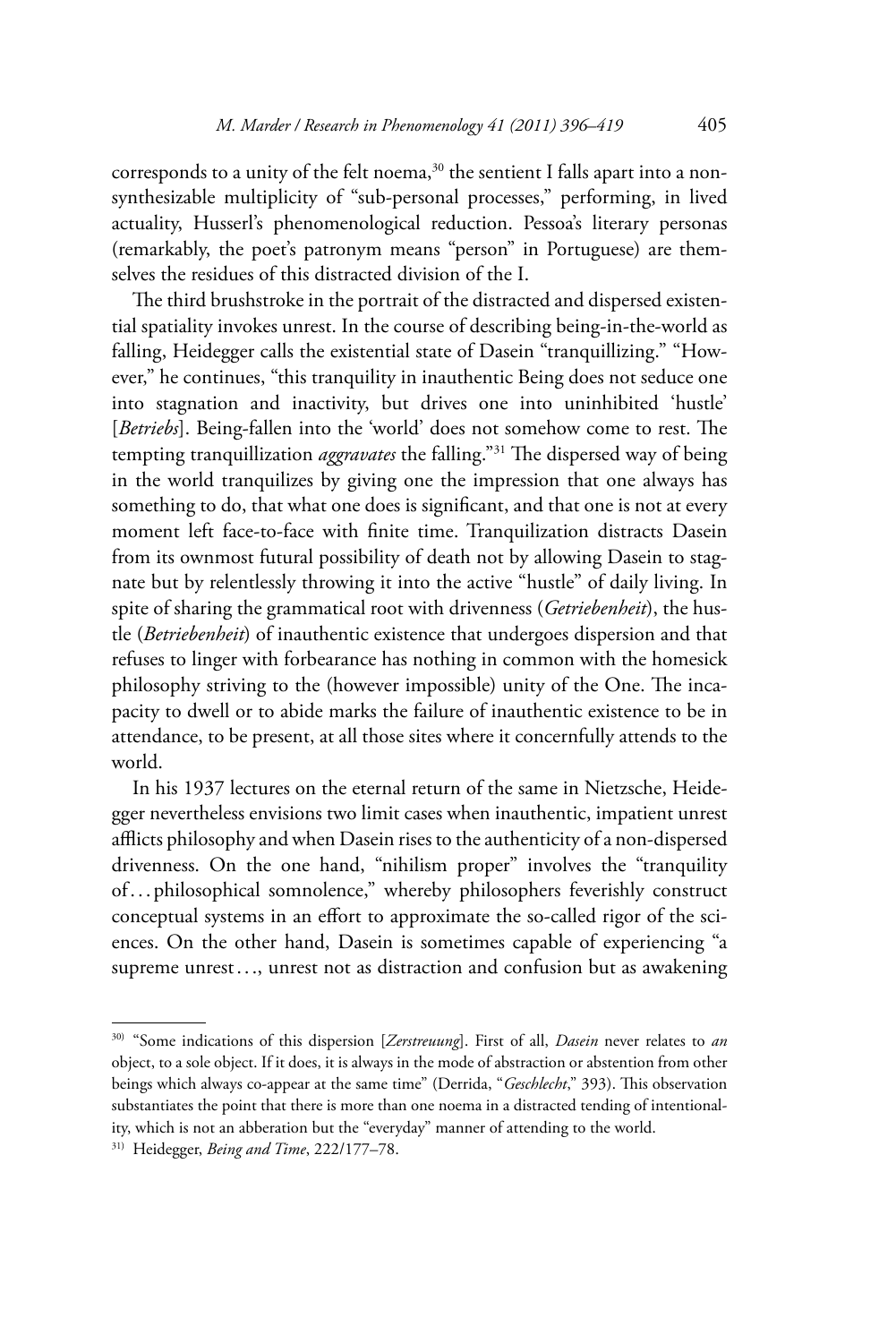and vigilance."32 Vigilant and insomniac unrest is an offshoot of the lucid anxiety marking Dasein's refusal to flee from the futurity of its death and thus to overcome dispersion without leaving the world into which it always already falls, that is, without resorting to nonworldly transcendence. Existential spatiality is here rediscovered in its temporally ecstatic structure that projects the thrownness of Dasein onto the futural limit of all projections formed by the horizon of its death. (Let us note, parenthetically, that when Dasein projects its thrownness, in the same breath, it projects dispersion, which, according to the 1928 lectures on the metaphysical foundations of logic, is rooted in the originary character of Dasein as thrown. It is in these lectures that Heidegger introduces the expression "*geworfene Zerstreuung*," a "thrown dispersion" that appeals to Dasein's lived embodiment in the world, binding it to the ecstatic mode of existence.)<sup>33</sup> And, conversely, one's scattering and distraction take place in the existential spatiality forgetful of time, in the everydayness of the impoverished present that lacks all references to a qualitatively different past or future and thereby instantiates a vulgar version of the eternal recurrence: "In everydayness everything is all one and the same, but whatever the day may bring is taken as diversification.... In everydayness Dasein can undergo dull 'suffering' . . . and evade it by seeking new ways in which its dispersion in its affairs may be further dispersed."34 So interpreted, distraction spawns the illusion of multiple events, of "diversification," overlaying the fundamental sameness of the everyday. It is as though time does not pass for those absorbed in the worldly hustle rotating around the same needs, images, opinions, and so forth.

In Pessoa's work, too, the "cause" of disquietude is the crushing exteriority of life ("for me Life is whatever's external," he admits)<sup>35</sup> that affords no exemptions to the interiority of the soul exiled or subtracted from, yet ruthlessly exposed to, the thingly dimension of reality. However, the unrest assailing subjectivity bereft of a place of its own in the world to which it is confined is far from being either vigilant or tranquilizing. The impossibility of the subject's aporetic position in the existential excluded middle—excluded from everything—is coterminous with the ineluctability of a living dispersion outside oneself that turns the "self" into the absent center of onto- phenomenology,

<sup>32)</sup> Martin Heidegger, *Nietzsche. Volume II: The Eternal Recurrence of the Same*, trans. David Farrell Krell (San Francisco: Harper & Row, 1991), 104.

<sup>33)</sup> Heidegger, *Metaphysische Anfangsgründe der Logik*, 174.

<sup>34)</sup> Heidegger, *Being and Time*, 422.

<sup>35)</sup> Pessoa, *The Book of Disquietude*, 13.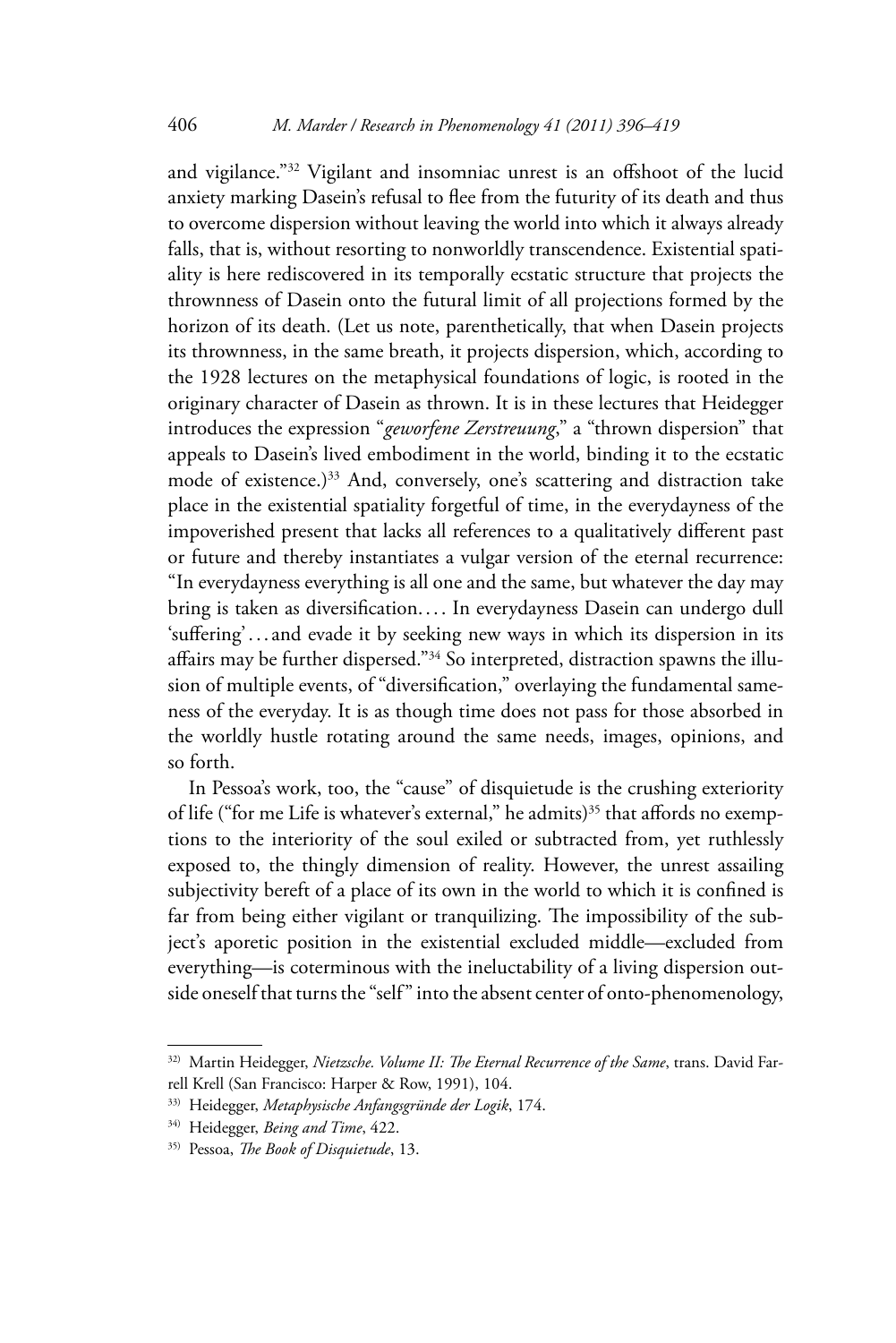as effectively as the possibility of death does in Heidegger. And so, in words that could have been uttered by Heidegger, Pessoa writes:

Little worries as well as big problems distract us from ourselves and hinder the quietude to which we all, without knowing it, aspire. We almost always live outside ourselves.... But it's toward ourselves that we tend, as toward a centre around which, like planets, we trace absurd and distant ellipses.36

"Little worries as well as big problems" amount to a tranquilizing busyness, a constant delving into the exteriority of life. They do not constitute, *stricto sensu*, disquietude, understood as the simultaneity of the centrifugal itinerary of life and the centripetal tendency toward the missing centre of existence. A direct effect of our distraction from ourselves—the distraction that is "primary" in that it allows a being, which is not "merely living," to function, more or less efficiently, in the dispersed order of life—is our utmost attention to exteriority that, in its excessiveness, reverts to a "secondary" distraction from the specific elements of exteriority we attend to: "Everything interests me and nothing holds me. I attend to everything, dreaming continuously . . . but I hear without listening, I am thinking of something else."<sup>37</sup> Secondary distraction fails to revert back to the distracted self and, instead, disseminates itself in the staggering multiplicity of the world of concern, of the intersecting adumbrations and shifting edges that momentarily captivate and release the attentive, disinterestedly curious gaze ("Everything interests me and nothing holds me"). The Heideggerian hustle and refusal to linger forbearingly announce themselves in this unrest that does not yet attain the strength of disquietude but, tending toward too much, yearns to live up to the plentitude of existential givenness in a distracted, productively futile way.

It is worth noting that, at the same time, Pessoa holds out the image of a different relation to exteriority mediated by distracted attention than the one sketched above. Rather than espouse the notion of disquietude tied to awakening and vigilance, he casts it in terms of a dreaming that shuttles between the constraints of the adumbrated exterior reality and the limited freedom of imagination: "Things are the raw material of my dreams; that's why I apply a distractedly hyperattentive attention to certain details of the Outside."38 My goal in citing this passage is not to argue that Pessoa is, in some narrow sense, a Kantian who recognizes the potential of "*reproductive* imagination, which

<sup>36)</sup> Ibid., 129.

<sup>37)</sup> Ibid., 13.

<sup>38)</sup> Ibid., 169.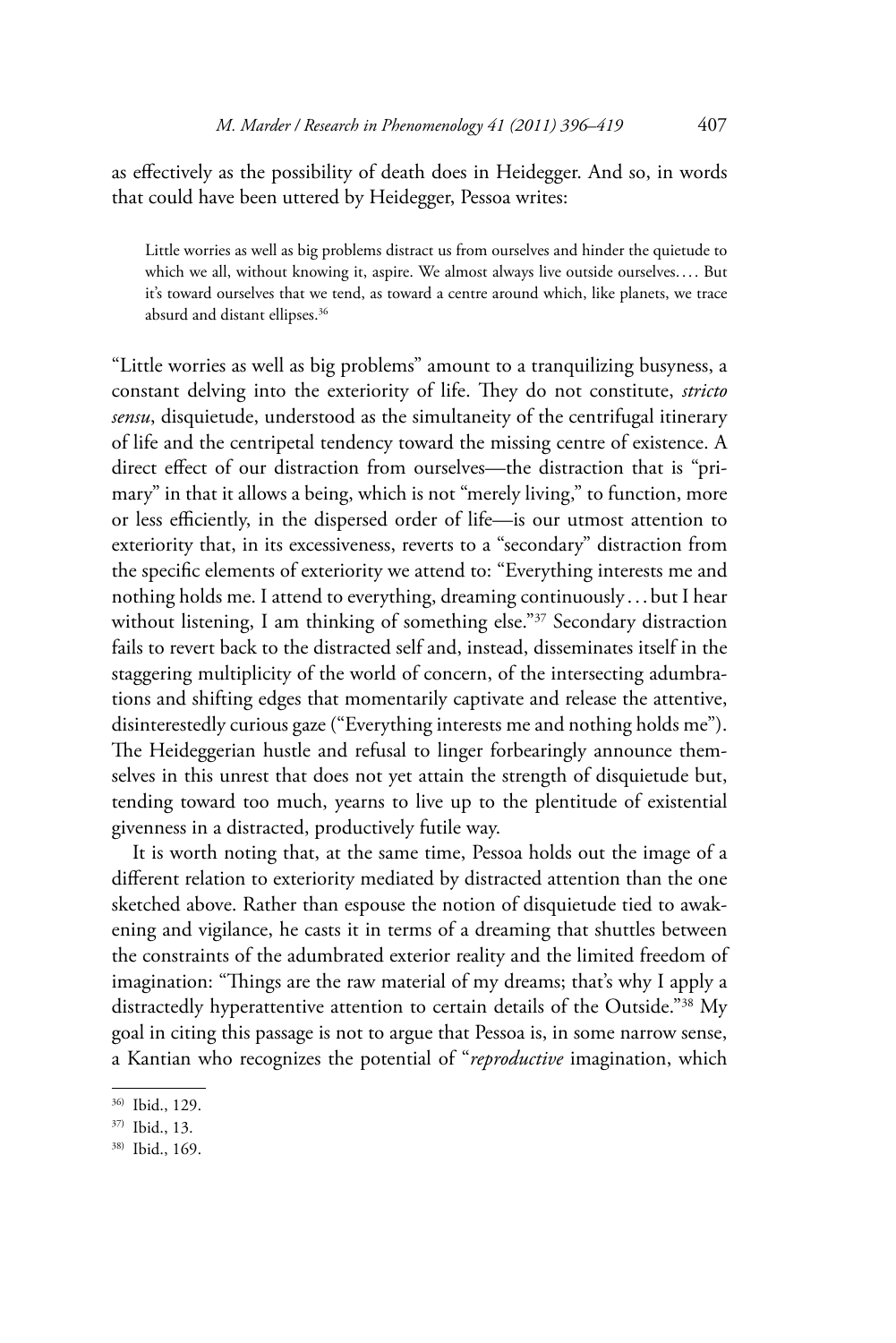operates by associating sensory contents given to it in intuition."39 The dream does not yield a new synthesis of the elements intuited in the Outside but rediscovers the world of concern as the world of someone who resolutely plunges into the falling that had not been chosen and attempts to do justice to the scattering of exteriority by approaching it with a certain distractedly hyperattentive attention. Hardly a self-gathering of the subject, this poetic move in the Greek sense of ποίησις—makes the dispersion of existential spatiality resonate with the distracted attention that comprehends without grasping and that still exercises a modicum of "sovereign" selectivity ("My eyesight suppresses the aspects of things that my dreams can't use.") $40$ 

To sum up, the imbrication of spatial exteriority with distraction, in Heidegger and Pessoa alike, bespeaks a dispersed mode of being in the world and its corollaries: superficiality, homelessness, and unrest. Whether it is a hallmark of philosophy (including that philosophy which acknowledges its finite place within the closure of metaphysics) to wish to overcome this dispersion at any cost, and whether it is a corresponding trait of poetic discourse to come to terms with the pulverization of being is a question that cannot be settled here. Even if possible solutions might differ, there is a remarkable consensus on the root of the problem, namely, that the attentive attitude of an embodied being lapses into distraction as soon as it gets fascinated with the exteriority in which this being always already finds itself. Derrida ironically ventriloquizes the critique of blindness that the New Testament levels against the Old, precisely with regard to the distracted attention to exteriority: "The Pharisees [. . .] see nothing because they look outside, only at the outside. They must be converted to interiority, their eyes turned toward the inside; and a fascination must first be denounced, the body and exteriority of the letter reproached."<sup>41</sup> To look outside, only at the outside, is not only to be distractedly enraptured with the kaleidoscopic transposition of the appearing things and events but also to overlook one's interiority, to forget oneself in the sort of Nietzschean "active forgetting" that reactivates a fatigued life. In Nietzsche, what needs to be actively forgotten is, above all, the history weighing heavily on the subject's capacity to receive and process new experiences. The oblivion, to which those who gaze exclusively at the outside consign their interiority, echoes the active

<sup>39)</sup> Edward Casey, *Imagining: A Phenomenological Study*, 2nd ed. (Bloomington: Indiana University Press, 2000), 132.

<sup>40)</sup> Pessoa, *The Book of Disquietude*, 169.

<sup>41)</sup> Jacques Derrida, *Memoirs of the Blind*, trans. Pascale-Anne Brault and Michael Naas (Chicago: University of Chicago Press, 1993), 18.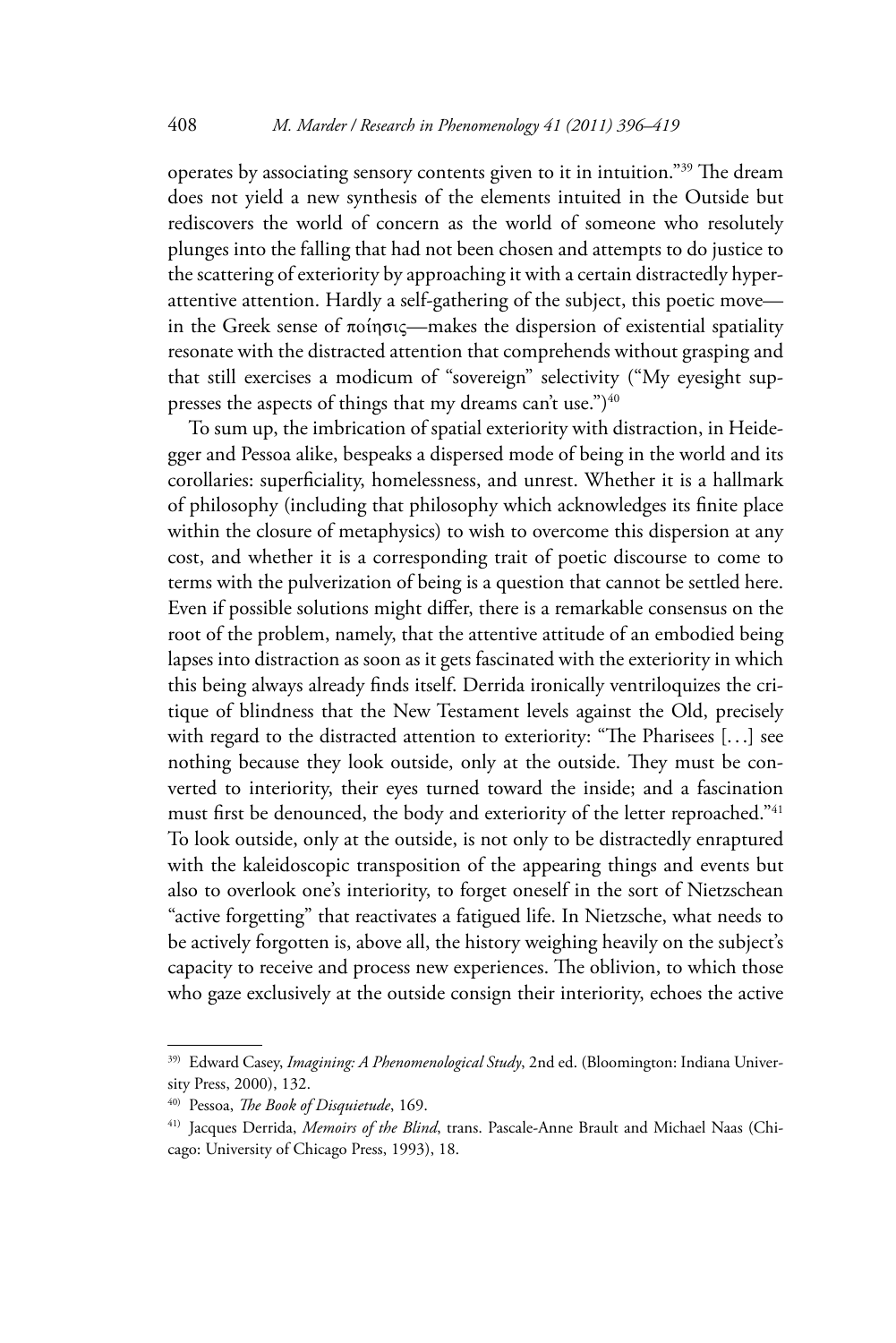forgetting of history, insofar as it likewise stands for the absolute immersion in exteriority at the expense of time understood, phenomenologically, as the internal-time consciousness.42 It would be a mistake, however, to regard time as a panacea from distraction, which, as we shall see below, percolates into the most intimate core of the subject and its psychic life.

## **II. Temporality of Distraction (Augustine with Rousseau)**

The proto-phenomenology Augustine elaborates in Book XI of his *Confessions*  stages the question of time in terms of a measure (*tempus metior*) appropriate to the distention of the soul (*distentio animi*).<sup>43</sup> There is no standard and uniform way to translate *distentio*, variously rendered as the "stretching," "lengthening," "spreading," and, occasionally, "distraction." But, taking care not to impoverish the semantic suppleness of the word, we can already eliminate one of its possible senses: extension. Despite the undeniable spatial overtones it harbors, *distentio* does not tend toward exteriority, does not have a propensity to drift outwards, to expand. But neither is it wholly oriented to interiority, as though it were a deficient kind of intentionality, a fallen *intentio*. In a paraphrase of the Derridian *différance*, we could say that, for Augustine, time is a spacing of the soul, a spacing, which does not partake of the order of geometrical spatiality, since it is "not stretched out in any space [*nullo spatio tenditur*]."44 *Distentio* is, literally, without extension, and this is not the only instance where Augustine plays on the subtle variations of the Latin verb *tendere* that recur with remarkable consistency between chapters 26 and 31 of *Confessions* XI. Let us, then, focus on the finer grains in the fabric of the

<sup>42)</sup> Husserl will distinguish between the exteriority of the appearing thing and the appearance of the thing in constitutive consciousness. Yet, an attentive regard may be directed "just as well...toward the appearance and its components as...toward the appearing thing" (Edmund Husserl, *The Phenomenology of Internal Time-Consciousness*, trans. James S. Churchill (The Hague: Martinus Nijhoff, 1964), 123).

<sup>&</sup>lt;sup>43)</sup> "time is nothing else but a stretching out in length [distention. —MM]; but of what, I know not, and I marvel, if it be not of the very mind [*est nihil esse aluid tempus quam distentionem: sed cuius rei, nescio, et mirum, si non ipsius animi*]" (St. Augustine, *Confessions*, trans. William Watts [Cambridge: Harvard University Press, 1912], 268–69]. Taking up Husserl's recommendation, with which he opens *The Phenomenology of Internal Time-Consciousness*, I turn to Augustine (and the confessional genre in philosophy in general) to trace out the nexus of time and distraction, the nexus that seems to have a privileged place in the "self-revelation" of subjective interiority.

<sup>44)</sup> Augustine, *Confessions*, 268–69.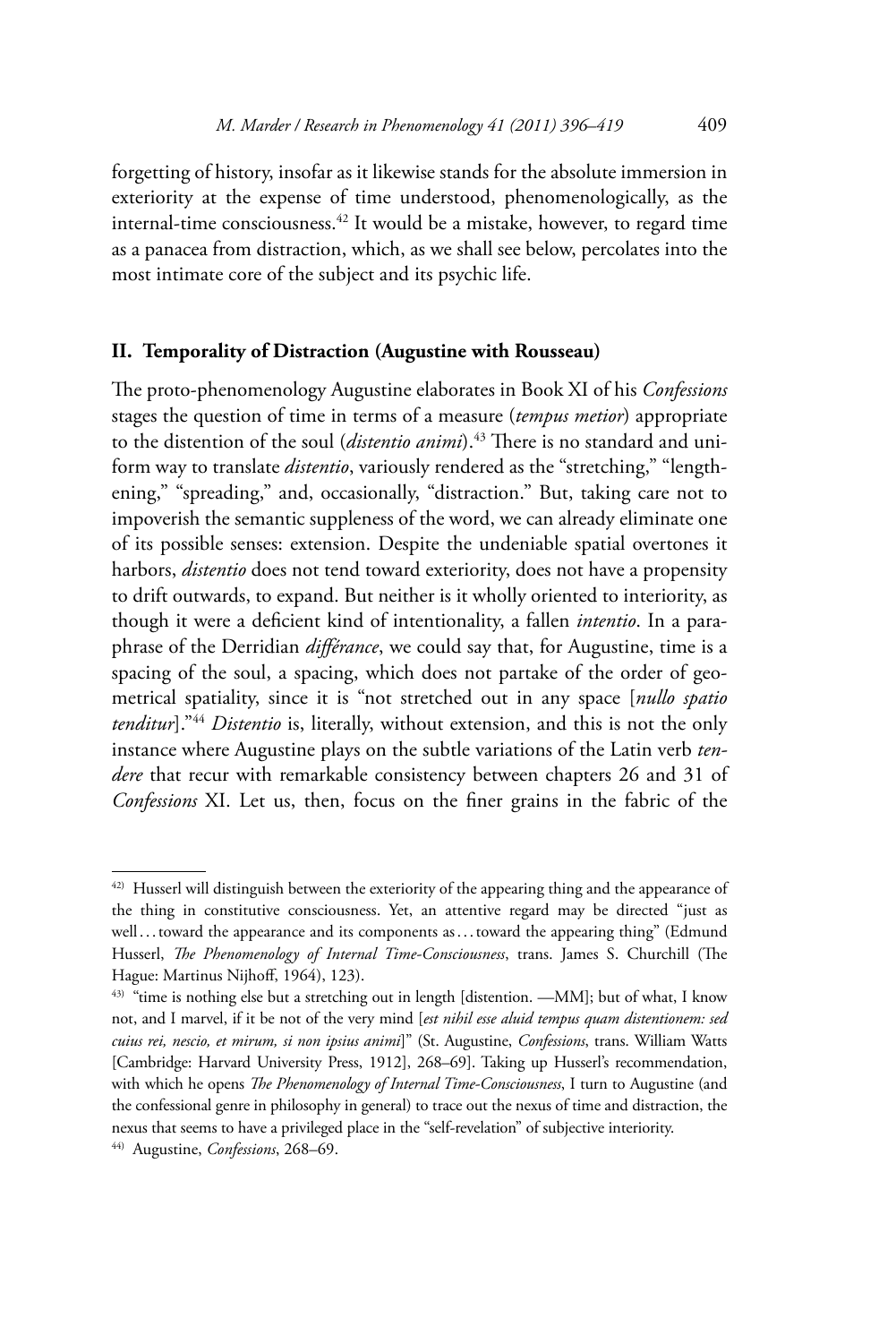Augustinian text, hinting at the primacy of dispersion and distraction in the constitution of time.

Having just mentioned the critical role of distention in the measuring of time, Augustine engages in an inner dialogue—indeed, a self-supplication in what is a recognizable stylistic "signature" of his *Confessions*. "Courage, my mind," he urges, "and press on strongly" [*Insiste, anime meus, et adtende fortiter*  (alternatively: Insist, my soul, and attend strongly)]. God is our helper: he made us, and not we ourselves. Press on [*adtende*], where truth begins to dawn."45 The confessor beseeches his soul (thus, himself) to overcome its dispersion in and as time and to attend to the dawning truth with the sort of fortitude that will remedy the slackening of tension signaled in *distentio*. Augustine's performative utterance intends, above all, to transcend the multiplicity associated with time as much as with creation—"*deus . . . fecit nos*" (God . . . created us)—contrasting the plural and passive "us" to the singularity of the active soul mentioned in the exhortation, *Insiste anime meus*. 46 In this sense, the ambition of the Augustinian attention is double: to leap out of time, defined as *distention*, on one's way to God and, stated somewhat heretically, to undo the intra-temporal and multiple order of creation.

The desire for unity, which attention would consummate, reaches its crest in the prayer at the opening of chapter 29, Book XI. Augustine starts by evocatively recounting the predicament of existence, of life itself, as distraction and dispersion: "behold, my life is a distraction [*ecce distentio est vita mea*] . . . [for] we are many, drawn in many ways, by many things."47 Far removed from divine unity, the life of creatures is lived as a distracted hyper-intentionality, tending in too many directions at the same time, and is, put anachronistically in Heidegger's terms, fascinated with exteriority. Distention is inseparable from life, just as it is integral to the genesis of time, but while in the former case it is the subject of the sentence, in the latter it stands in the position of a predicate. In keeping with elementary logic, then, if time is the distention of the soul and distention is "my life," then time is the life of the soul, a life lived in harmony with the principle of multiplicity governing all creation.

Augustine, nonetheless, craves a higher accord with the divine, praying that

<sup>45)</sup> Ibid.

<sup>&</sup>lt;sup>46)</sup> Of course, the very fact of this inner dialogue betrays a certain splitting of the self and undermines the appeal to the unity of the soul.

<sup>47)</sup> Augustine, *Confessions*, 278–79.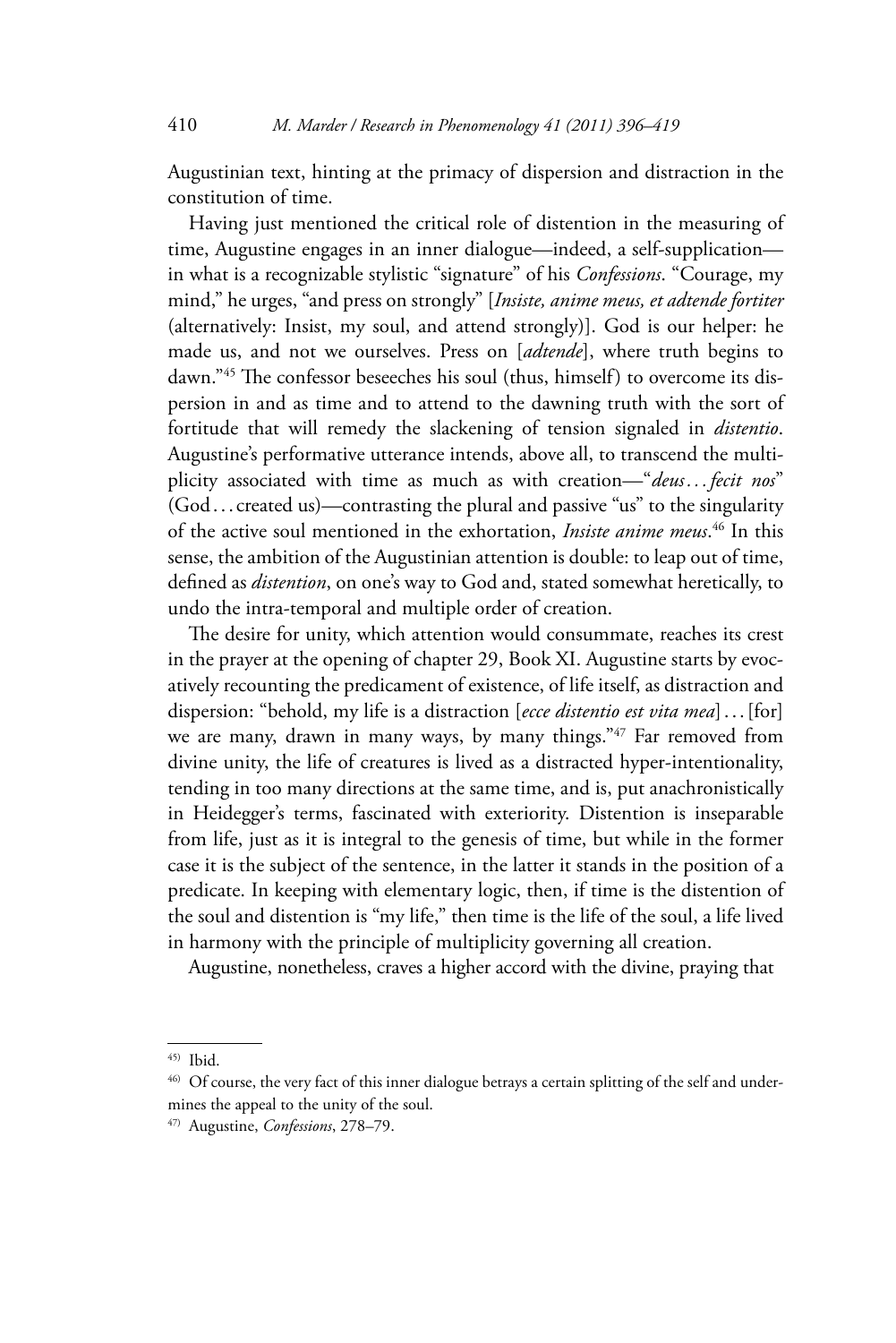I may be gathered up . . . to follow that One and to forget what is behind: not distracted but attracted, stretching forth not to what shall be and shall pass away, but to those things which are before: not, I say, distractedly but intently [*non distentus, sed extentus, non secundum distentionem, sed secundum intentionem*].48

For the purpose of the prayer, distention is opposed to extension, my "stretching forth," *extentus*, on the one hand, and to intention, on the other. Both extension and intention abide after the suspension of time in its past and future modalities ("what shall be and shall pass away") and amount to an attentive, extra-temporal approach to the eternal presence of the divine. Dialectically speaking, the "true" attention paid to God, in the aftermath of the reductive suspension of time, is a negation of the negation, canceling out the harmful effects of the distracted, intra-temporal attention that triggers the dissipation (*distentio*) of the soul. The lesson implicit in Augustine's prayer is that a deeper sense of attention requires that one turn away from earthly life (which presupposes the soul's dispersion) toward God's "loving kindness," *misericordia*, "better than life itself."49 Henceforth, attention will be an integral part of religion,50 which re-binds, *re-ligare*, the link between the Creator and the created and, in so doing, tightens the soul's own slackening cords.

Against the background of this promising beginning, the melancholy conclusion of the prayer betokens the futility of a struggle against distraction and against the temporal order that originates along with it.<sup>51</sup> In contrast to the divine extra-temporal attention, dwelling in the eternal present,<sup>52</sup> the human capacity to attend to something is a moment in the temporal flow situated between remembrance and expectation that, in combination, produce *distentio animi*. The dispersion resulting from distention does not, to be sure, preclude what phenomenology names "passive synthesis"; rather, it precedes—if one may still talk about "precession" or what is "before" in the movement of

<sup>48)</sup> Augustine, *Confessions*, 278–79.

<sup>49) &</sup>quot;*melior est misericordia tua super vitas*" (Ibid.).

<sup>50)</sup> In the twentieth century alone, the thinkers who focus on the religious significance of attention include Gabriel Marcel, Simone Weil, and Emmanuel Levinas.

<sup>51) &</sup>quot;But now are my years spent in mourning, and thou, my Comfort, O Lord, my Father, art everlasting; but I fall into dissolution amid the changing times [*at ego in tempora dissilui*]" (Augustine, *Confessions*, 280–81).

<sup>52) &</sup>quot;Nor does God's attention pass from one thought to another; all things which he knows are present at the same time to his incorporeal vision. He knows events in time without any temporal acts of knowledge" (Augustine, *City of God*, trans. Henry Bettenson [London: Penguin, 1972], 452).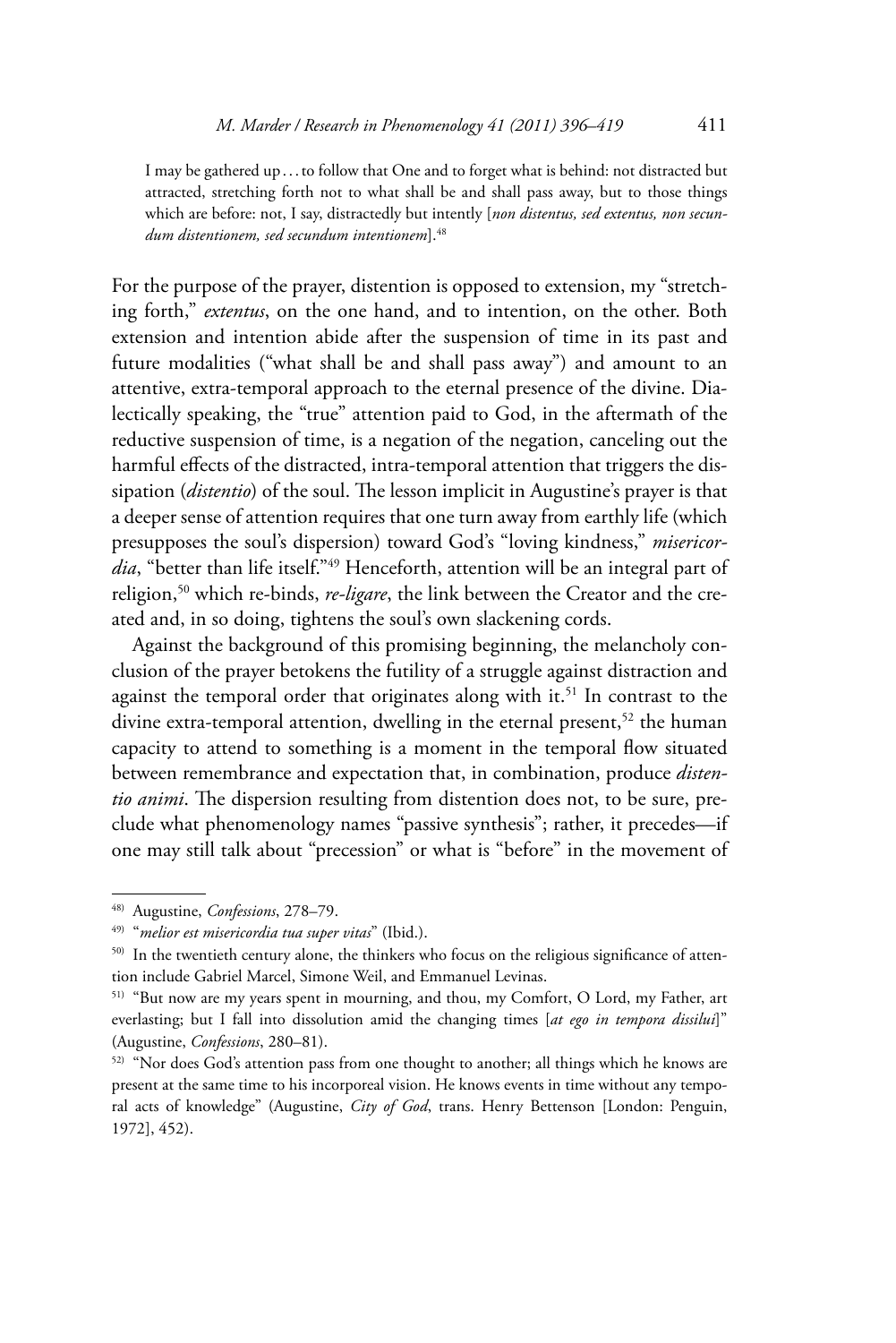temporalization—the analytic distinction between analysis and synthesis to the extent that it gathers the three temporal modalities in a self-disseminating configuration:

For it [the soul] expects, it marks attentively [*adtendit*], it remembers; that so the thing which it expecteth, through that which attentively it marketh, passes into that which it remembereth.... But yet our attentive marking continues [*perdurat attentio*] so that that which shall be present proceedeth to become absent.<sup>53</sup>

Presaging Heidegger's interpretation of attention as one of the dispersed and concernful ways of being-in-the-world,<sup>54</sup> Augustine inscribes this mental state within the transitory order of temporal existence, where it functions as a mediator between presence and absence, expectation and memory. Paradoxically, then, the intensification of finite human attention leads to a heightening of distraction or, at the very least, to a rise in tension between attention and distraction; the attempt at transcendence swathes the subject in immanence.<sup>55</sup> Attention endures ( *perdurat attentio*) only as an outlet for non-endurance, for the becoming-absent of whatever has been present.

When it comes to the cognates of the Latin *tendere*, Augustine's farewell gesture in Book XI of the *Confessions* is an appeal, addressed to those who question the nature of divine time before creation, to realize that temporality is part and parcel of the creaturely mode of existence, not of the Creator's

<sup>53)</sup> Augustine, *Confessions*, 276–77.

<sup>54)</sup> One of the commentators who has observed the Augustinian influence on Heidegger in this regard is Paul Ricoeur (*Time and Narrative*, vol. 3, trans. Kathleen Blamey and David Pellauer [Chicago: University of Chicago Press, 1990]), who asks regarding being-in-the-world: "How then could anything remain of the Augustinian aporia of *distentio animi* robbed of cosmological support?" (62). See also, Philippe Capelle's "Heidegger: Reader of Augustine," in *Augustine and Postmodernism: Confessions and Circumfession*, ed. John Caputo and Michael Seanlon (Bloomington: Indiana University Press, 2005), 122ff. Finally, at the philological level, a medieval Latin-French dictionary, *Mediae Latinitatus Lexicon Minus*, ed. Jan Frederik Niermeyer (Leiden: Brill, 1976), substantiates the sense of *distentio* both as a distraction and as *souci*, or the German *Besorge*, an absorbing concern: "**distentio**: *distraction, souci, occupation*—trouble, reason of anxiety, absorbing concern" (342).

<sup>55)</sup> In a similar vein, Herman Parret (*Le Sublime du Quotidien* [Paris: Hadès-Benjamins, 1988]) conceptualizes distention as the tension between distraction and attention: "Augustin . . . décrit, grandiosement, l'expérience intérieure du temps en situant la dimension existentielle du temps dans la *tension* (*distentio animi*) entre distraction et concentration, entre mémoire et attente [Augustine . . . described, in a grandiose way, the inner experience of time by situating the existential dimension of time in the tension (*distentio animi*) between distraction and concentration, between memory and expectation]" (152).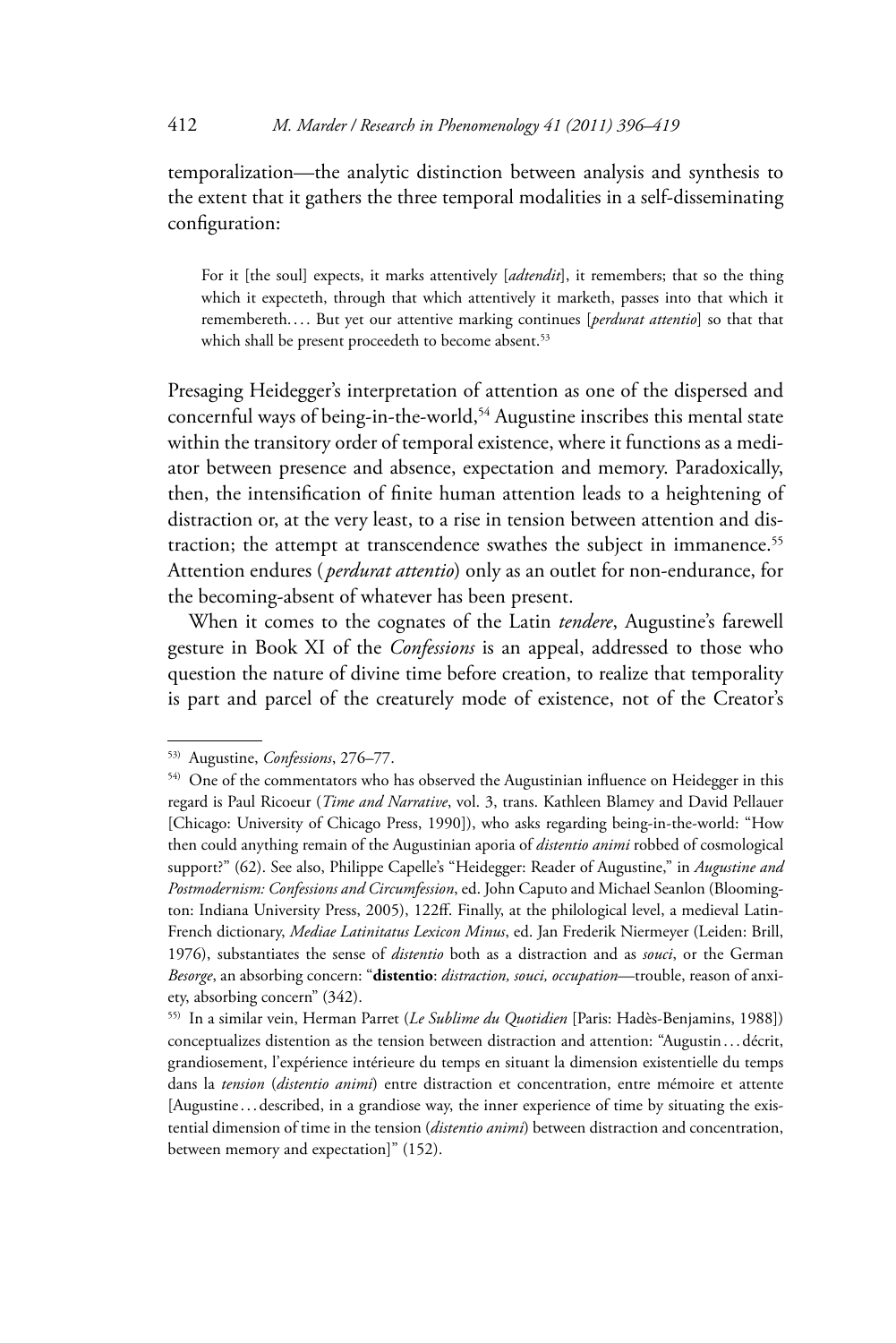Being. All time is, strictly speaking, the time of creation, multiplicity, and dispersion, but in order to reach this acumen, one ought to turn the *distentio*  of one's own soul into an *extensio*, a "stretching forth" toward the supratemporal being of God: "Let them stretch forth [*extendatur*] rather towards those things which are before; and understand thee the eternal Creator of all times to have been before all times."56 In other words, time should not be comprehended either temporally, in the absence of references to the eternity of God, or non-temporally, since the stretching forth to what is before the distinction between "before" and "after" does not accomplish a break with the *distentio* but only modifies this inalienable state of the soul. To extend one's attention to the divine is to be, at the same time, attentive to and distracted from time in its co-origination with distraction.

What is it, exactly, that Augustine (and, in his footsteps, the other philosophers writing in the confessional genre) does when he insists on the doggedness of the temporal, creaturely, human existence by distraction? Within the confessional discourse that gives birth to the very interiority it uncovers, does not distraction mercilessly interrupt the attentive recuperation of inner life and, thereby, delimit the confession?<sup>57</sup> Now, these limits undoubtedly belong to the order of the soul itself, whose temporal distention, far from a catastrophic accident befalling it from the outside, is that which is most living in it: time as the very life of the soul. Instead of impeding the project of the philosophical confessions and threatening the gathering of interiority into a coherent whole, the marginal references to distraction reflect the dispersion of psychic life in all its opaqueness more faithfully than does the concentrated and attentive recovery of this life. That the confessional act transcends understanding<sup>58</sup> is due partly to the faith, proclaiming its independence from the realm of the knowable, and partly to the fact that the soul, in its nontransparence to itself, necessarily exceeds its attentive recuperation.

<sup>56)</sup> Augustine, *Confessions*, 280–81.

<sup>57)</sup> Thus, Foucault indulges in an oversimplification when he claims that in the confessional discourse a "relation developed between writing and vigilance. Attention was paid to nuances of life, mood, and reading, and the experience of the self was intensified and widened by virtue of this act of writing" (Michel Foucault, "Technonologies of the Self", in *Essential Works of Foucault, 1954–1984*, vol. 1 ed. Paul Rabinow (New York: The New Press, 1997), 232–33). More than attention, it is distraction that has "intensified and widened" the experience of the self in confession.

<sup>58) &</sup>quot;Let him that understandeth confess unto thee; and let him that understandeth not confess unto thee also" (Augustine, *Confessions*, 285).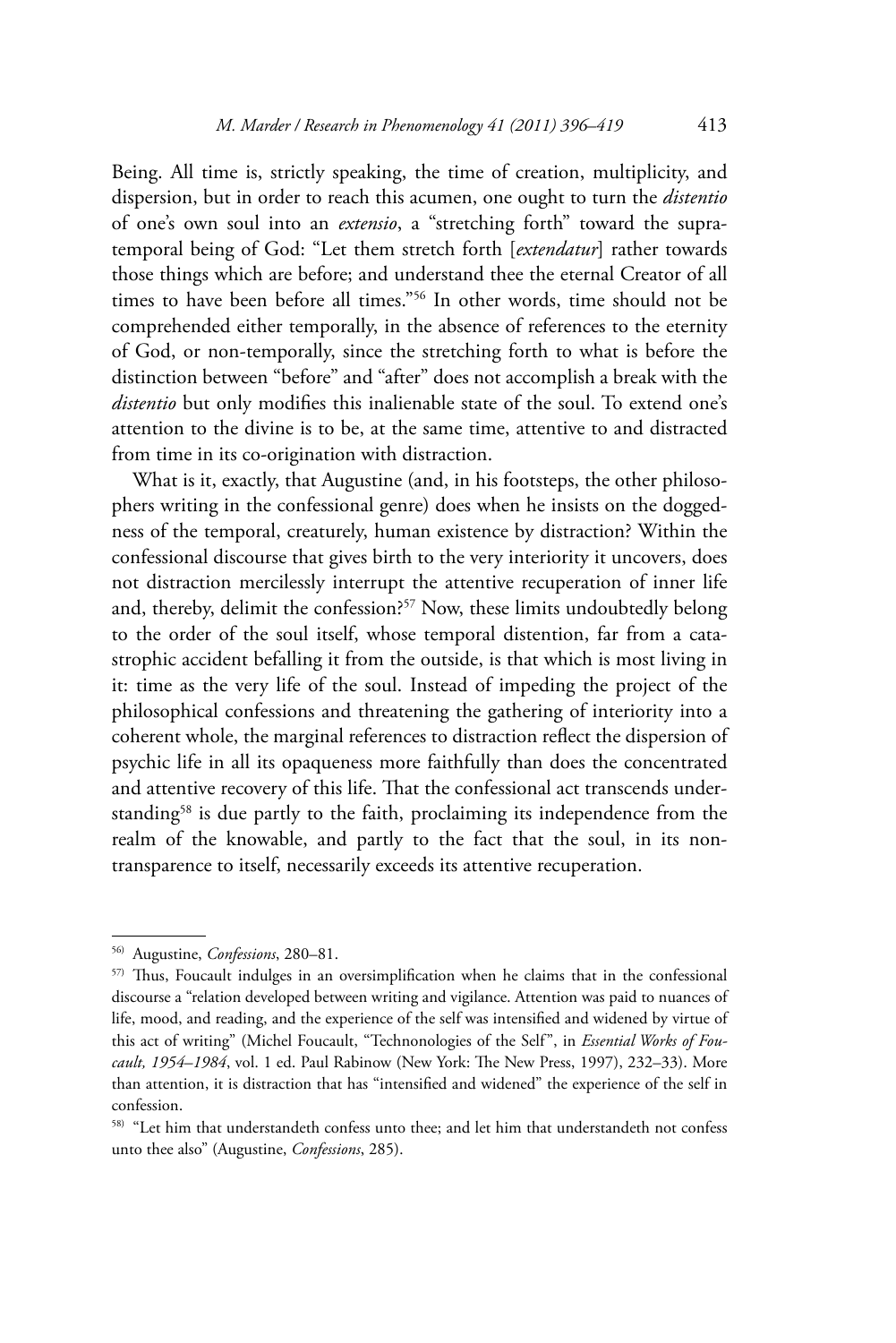In light of the obstinate persistence of distraction both in subjective interiority and in the discourse that "denudes" it (this denuding distinguishes confessions from an auto-biographical writing), the incipient movements of *The Confessions* where Rousseau addresses God in saying, "I have unveiled my interiority such as You have seen it Yourself [ *j'ai dévoilé mon intérieur tel que tu l'as vu toi-même*],"<sup>59</sup> hide a conundrum. For, how would it be possible to unveil one's interiority, constituted as distraction and dispersion, except by barely outlining its contours, or formally indicating it, to resort to Heidegger's terminology? The successive transformation of Rousseau's psyche into an object of the gaze (first, of God; second, of Jean-Jacques; third, of his reader) runs the risk of interfering with the ambition of unveiling the depths of the soul, of getting "inside and under the skin", *intus et in cute*, as the epigraph to *The Confessions*  mandates, because what it reveals is a certain profound superficiality, distraction inseparable from one's "habit of being": "*Au fort d'une certaine habitude d'être, un rien me distrait, me change, m'attache . . .; et alors tout est oublié, je ne songe plus qu'au nouvel objet qui m'occupe.*"60 I limit myself to a reading of this early extract from Rousseau's text along with its contextual frame.

The ontologically rooted distraction, one that shapes the very being of the subject of *The Confessions*, is driven by "a mere nothing," *un rien*, which is not quite "nothing" but the books Jean-Jacques feels drawn to in such a way that his longing to read supplants his desire to steal. He continues: "*Le coeur me battait d'impatience de feuilleter le nouveau livre que j'avais dans la poche; je . . . ne songeais plus à fouiller le cabinet de mon maître.*"61 The heart beating in excitement and the pocket, wherein the book awaits its being read, are the indicators that, besides distracting Rousseau from the dream of "rummaging through my master's cabinet," reading replicates certain features of stealing. Although the excitement (with all its accoutrements) remains, it is now derived through different means: "*je ne faisais plus que lire, je ne volais plus.*"62 Reading distracts

<sup>59)</sup> Jean-Jacques Rousseau, *Les Confessions: Livres I à IV* (Paris: Gallimard, 1959), 34. Compare with Rousseau's admission in a piece of personal correspondence: "Les distractions des objets extérieurs y sont trop longues y trop fréquents; on ne peut y jouir d'un peu de solitude et de tranquillité [The distractions of external objects are both more prolonged and more frequent; I cannot enjoy a little solitude and tranquility]" ( Jean-Jacques Rousseau, Collection *complète des oeuvres de J.-J. Rousseau, citoyen de Gèneve*, tome XXXI (Gèneve, 1782–89), 205); my translation.

<sup>60)</sup> Rousseau, *Confessions*, 73: "Thanks to a certain habit of being, a mere nothing distracts me, changes me, fascinates me . . .; and so everything is forgotten and all I dream about is the new object of my preoccupation."

<sup>61)</sup> Ibid.: "My heart would be beating with impatience to begin leafing through the new book in my pocket; I... would no longer dream of rummaging through my master's cabinet."

<sup>62)</sup> Ibid.: "I did nothing but read [and] I did not steal anymore."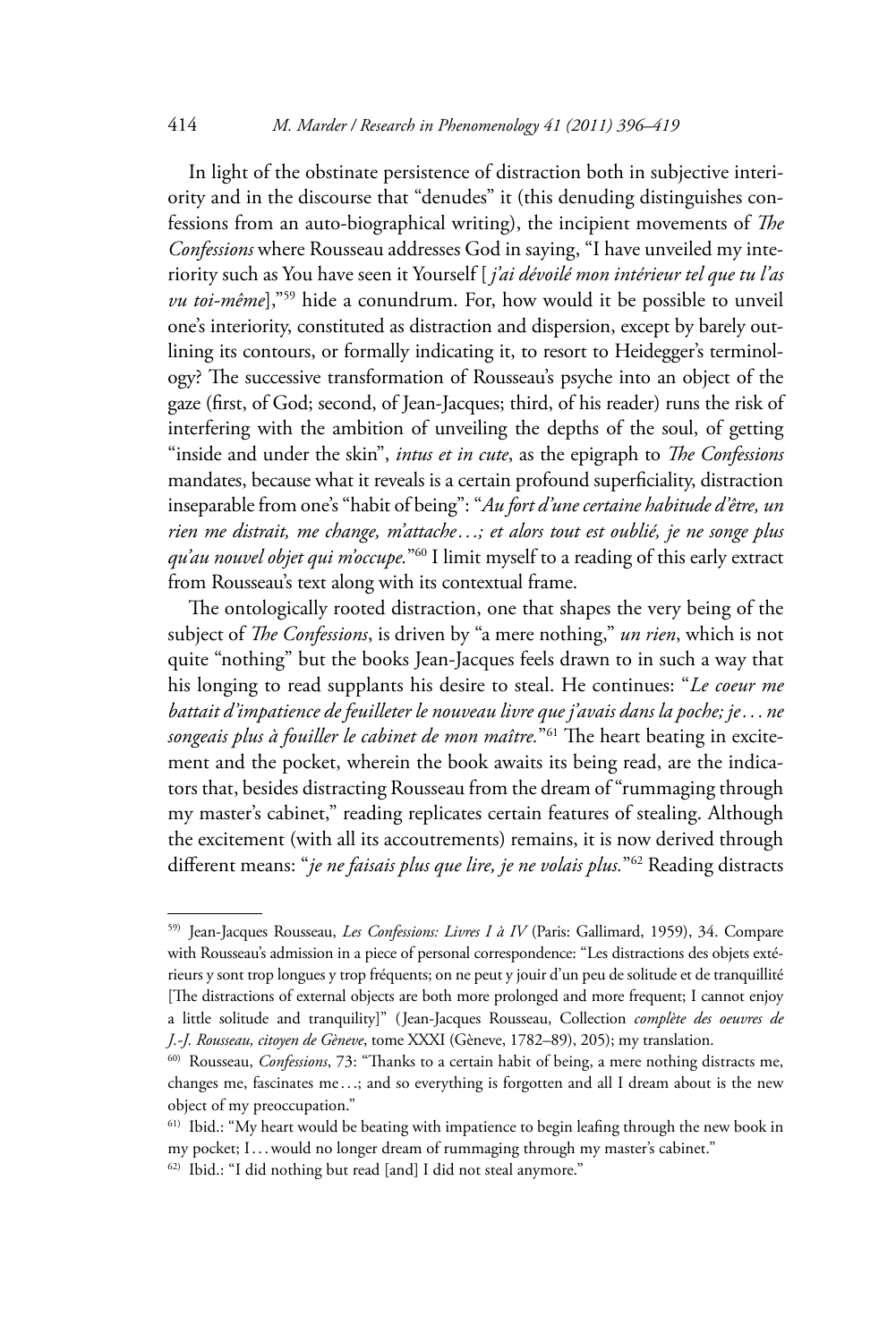Jean-Jacques from stealing and from a preoccupation with money, but in so doing, it inaugurates the unique temporality of the confessions, intended for another Reader and for other readers. The vertiginous chain of supplementary replacements<sup>63</sup> of reading, "*lire*," for stealing and of stealing for madness, "*délire*," internally dislocates the present both by inflecting its simplicity with a repetition of the forbidden act in a sublimated form (albeit still punished with the master's beatings) and by interjecting the reader of *The Confessions*, who "steals" her or his way into Jean-Jacques's psyche, into the place of Rousseau who has written them. What does the author imply, then, when he says that, while reading, he was "[*b*]*orné au moment present*," absorbed in the present moment, to the point of forgetting to procure any money for future necessities?64 Are we to infer that this moment, when the concerns of the everyday have become insignificant, belongs to the temporality of reading, of the stealing it represents, of the confessional reminiscence *about* reading, or to all of the above? The absorption in the present that the confessions attempt to recuperate and re-appropriate is the effect of a distracted fascination with "a mere nothing," with the act of reading that harkens back to the singular act of stealing and is projected forward to the writing of the text at hand. In this seemingly banal passage, we are faced with nothing less than the "ecstatic temporality," to use Heidegger's expression once again, of Rousseau's text, where distraction traverses the chain of substitutions and permits the psyche to flee the objectifying gaze right in the midst of its "denuding."

## **III. Distracted Intersubjectivity**

By way of concluding, let us entertain the question regarding the ethical implications of distraction, that is to say, the question of how and to what extent this psychic mode respects the alterity of the other, including of the I as its own other. If dispersion is, as we have seen, the fate of any act of attention paid within temporal and spatial immanence, then the entire life of consciousness is absorbed into the vortex of distraction.<sup>65</sup> Ultimately, this spells out the impossibility of 1) thematizing the "object" of consciousness—be it my own self, to which I pay attention, for instance, in confessional discourse, 2) fixing

<sup>63)</sup> For the logic of the supplement in Rousseau, see Jacques Derrida, *Of Grammatology*, trans. Gayatri C. Spivak (Baltimore: Johns Hopkins University Press, 1997).

<sup>64)</sup> Rousseau, *Confessions*, 73–74.

<sup>65)</sup> For a more detailed argument associating attention and the life of consciousness, see my essay, "What Is Living and What Is Dead in Attention?" *Research in Phenomenology*, 39 no. 1 (2009), 29–51.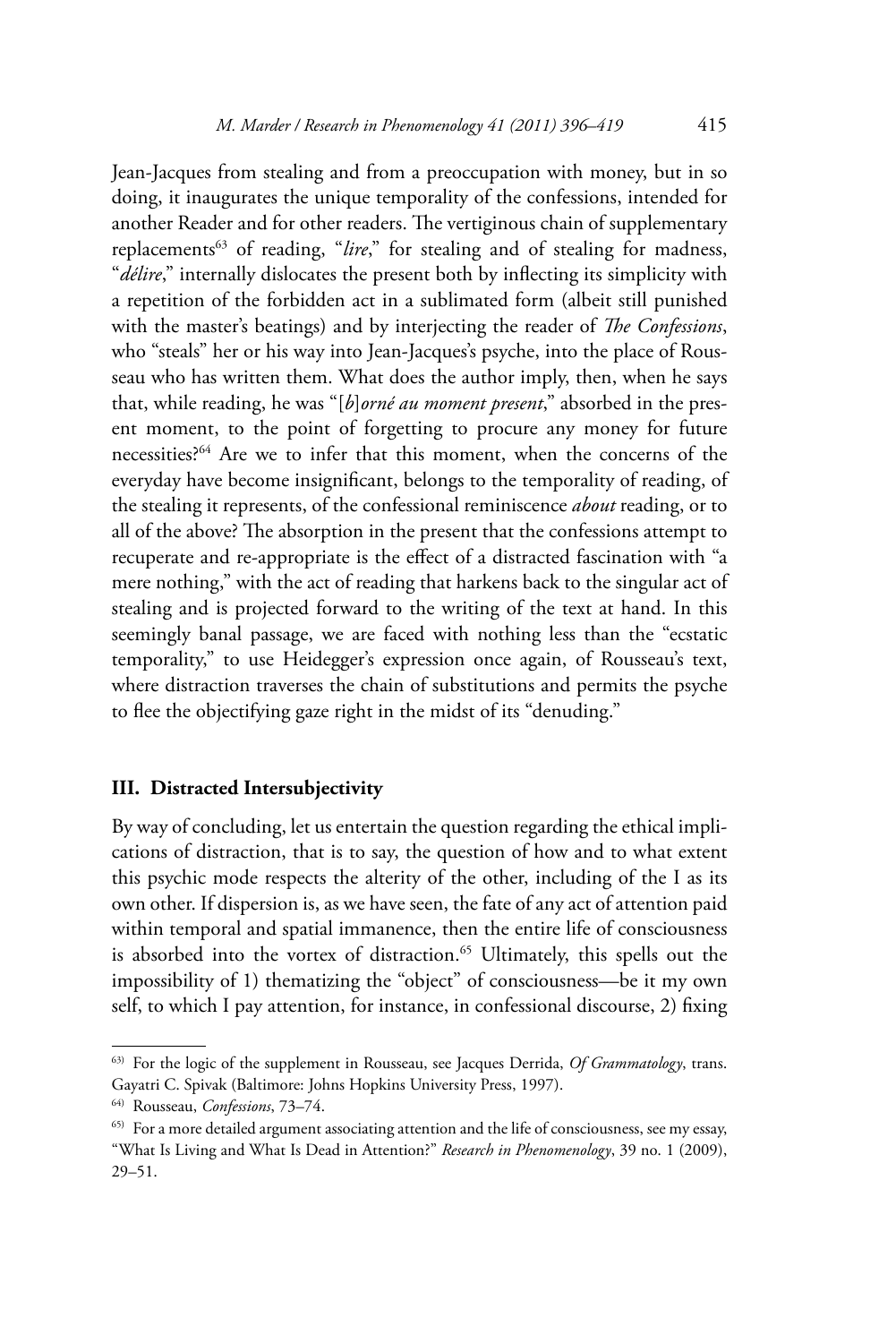it in a circular noetic-noematic relation, and 3) teleologically determining the movement of a noetic act toward the noema that would perfectly correspond to it. The epistemic concerns of phenomenology thus overlap with the ethical question of respect: Do the twin impossibilities of thematizing and attentively fixing an object neglect and, hence, disrespect the latter's singularity (which, actually, singularizes intentional consciousness itself), or do they, on the contrary, dissolve the totalizing effects of thematization and disallow the imposition of formal unity onto an object? And what if I am distracted not only from my own psychic interiority and not from a thing that brushes the margins of my phenomenological world but from another person, who is never a part of this world? Does my attitude violate the alterity of this person or does it, rather, respect her otherness by not turning it into a theme, into something to be known, whether theoretically or practically? Since, on the epistemological level, such knowledge can never be attained directly by means of the intuition that could bring back to me the evidence of something present in my world, the "bonus" added to my respectful distraction from the other would be the acknowledgement that her otherness is not thematizable and does not fall under the purview of the theoretical attitude. Finally, if distraction is mutual and if it unobtrusively regulates an encounter of two or more subjects, then could it serve as a concrete instance of the Levinasian and Derridian *rapport sans rapport*, "relation without relation,"66 designating the ethical bond, where the unbinding, the disengagement, or the absolution from the other comes to pass?

A reading of the ethical consequences of distraction following the trajectory I have outlined would, undoubtedly, go against the grain of Levinas' text.<sup>67</sup> *Totality and Infinity* expresses the (rather traditional) counterpoint to any attempt to tease out the ethical implications of distraction, claiming that "[i]t is only in approaching the Other that I attend to myself [*j'assiste à moi-même*]. An existence called objective ... does not express me, but precisely dissimulates me [*me dissimule*]."68 The approach to the other mediates my attention to myself as successfully as turning away from alterity—as though such turning away were ever possible—"dissimulates," disperses, and disseminates my interiority, for example, by expressing it in the works through which I shape and inscribe my signature upon the objective world. In both cases, however, the

<sup>66)</sup> See, for example, Levinas, *Totality and Infinity*, 79.

<sup>67)</sup> For an elaboration on the question of attention in Levinas, see my recent article, "A Levinasian Ethics of Attention," *Phainomenon: Revista de Fenomenologia* 18/19 (Spring and Fall 2011): 27–40.

<sup>68)</sup> Ibid., 178/194.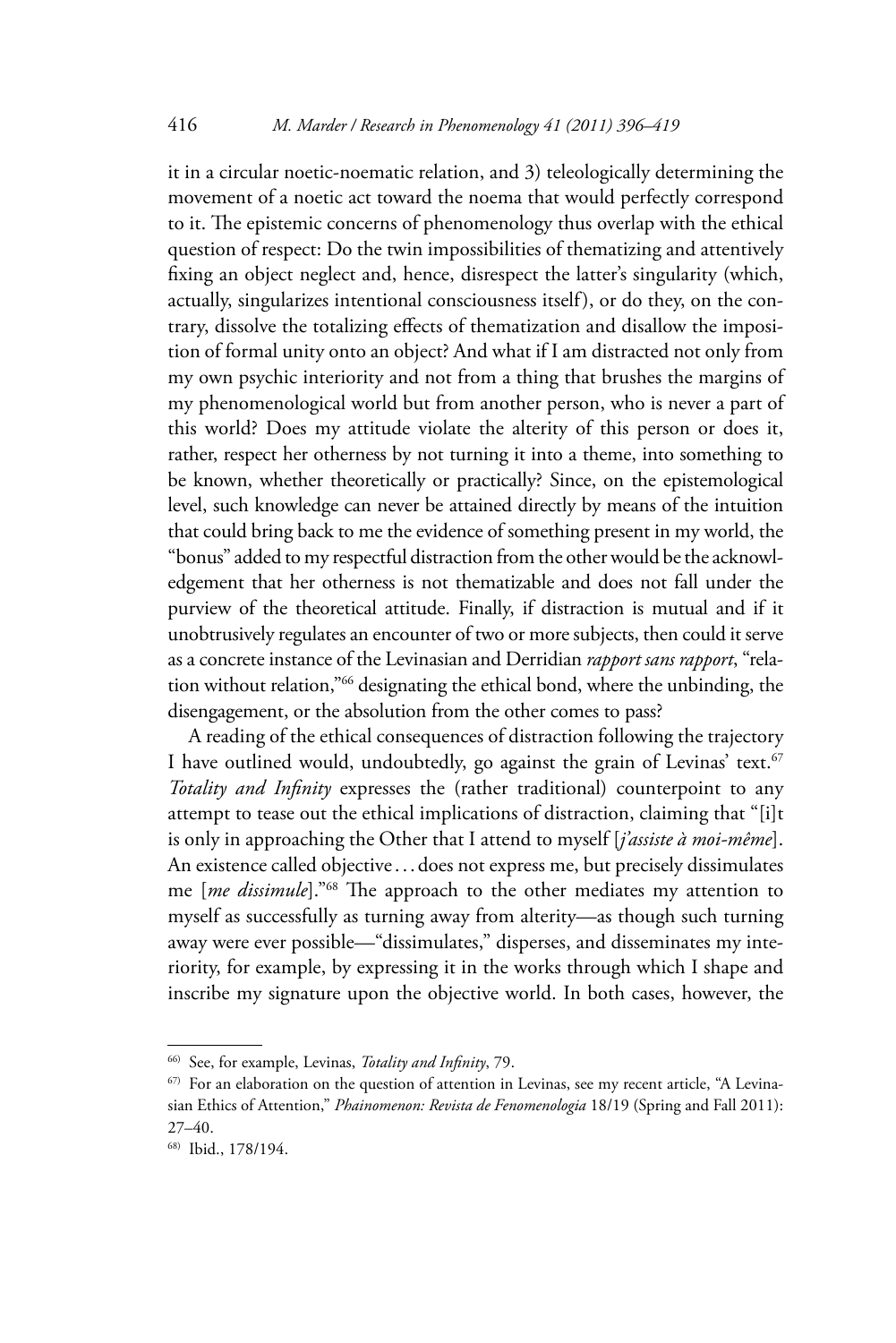ultimate point of reference is my ipseity, to which I return after a detour toward or away from the other. Levinas' implicit argument against selfdissimulation insists on associating it with the rejection of ethical responsibility, the very responsibility that invests, precipitates, or subjectivizes the subject in the first place. As a rejoinder to the above argument, the immanently critical move of situating distraction within the context of Levinas' ethical thought will reveal that this state of consciousness enables one better to embark on the adventure leading toward radical exteriority and foreclosing a Hegelian homecoming of the subject back to itself. In a nutshell, then, my working hypothesis is that distraction guards against a violent "reduction" of the other and is one of the most ethically sensitive approaches—indeed, a non-approach—to alterity imaginable.

Maurice Blanchot, who so often exhibits the greatest intellectual affinity to Levinas, parts ways with him precisely on the subject of distraction, writing that "there is the more passive inattention which, beyond any interest or calculation, lets the other be other, leaving them outside of the sphere of violence by which they would be caught, grasped, snared, identified, reduced to sameness."<sup>69</sup> In the attitude of inattention, I am not absorbed in my thoughts, narcissistically beholding my own interiority. The "more passive inattention," an expression that resonates with Levinas' radical passivity in excess of the opposition between the passive and the active, turns the subject inside out, exposes him or her to alterity, and creates an alliance with the other in distraction. More receptive than intentional consciousness, defined from the outset by its "acts," inattention is able to welcome and accommodate the other better, without interfering with—projecting itself onto, molding, or preparing for subjective recognition, or else, in Blanchot's language, ensnaring, grasping, identifying, etc.—the alterity of the other.

Moreover, distraction can be reciprocal, though not as symmetrical as the attention-laden mutual recognition. When, in *The Metaphysical Foundations of Logic*, Heidegger specifies a "thrown dispersion [*geworfene Zerstreuung*]" of Dasein in terms of its "being-with" (*Mitsein*),<sup>70</sup> he hints at the possibility of turning distraction into the mood or the attunement that grounds Dasein's ontic relationality as such. The distracted being-with of Dasein is its quotidian manner of relating to others in a non-thematizing way, without expressing anything or formally communicating a preconceived "message" and without joining a totalizing collectivity. For Heidegger, this quite vulgar modality of

<sup>69)</sup> Blanchot, *The Writing of Disaster*, 53–54. 70) Heidegger, *Metaphysische Anfangsgründe der Logik*, 174.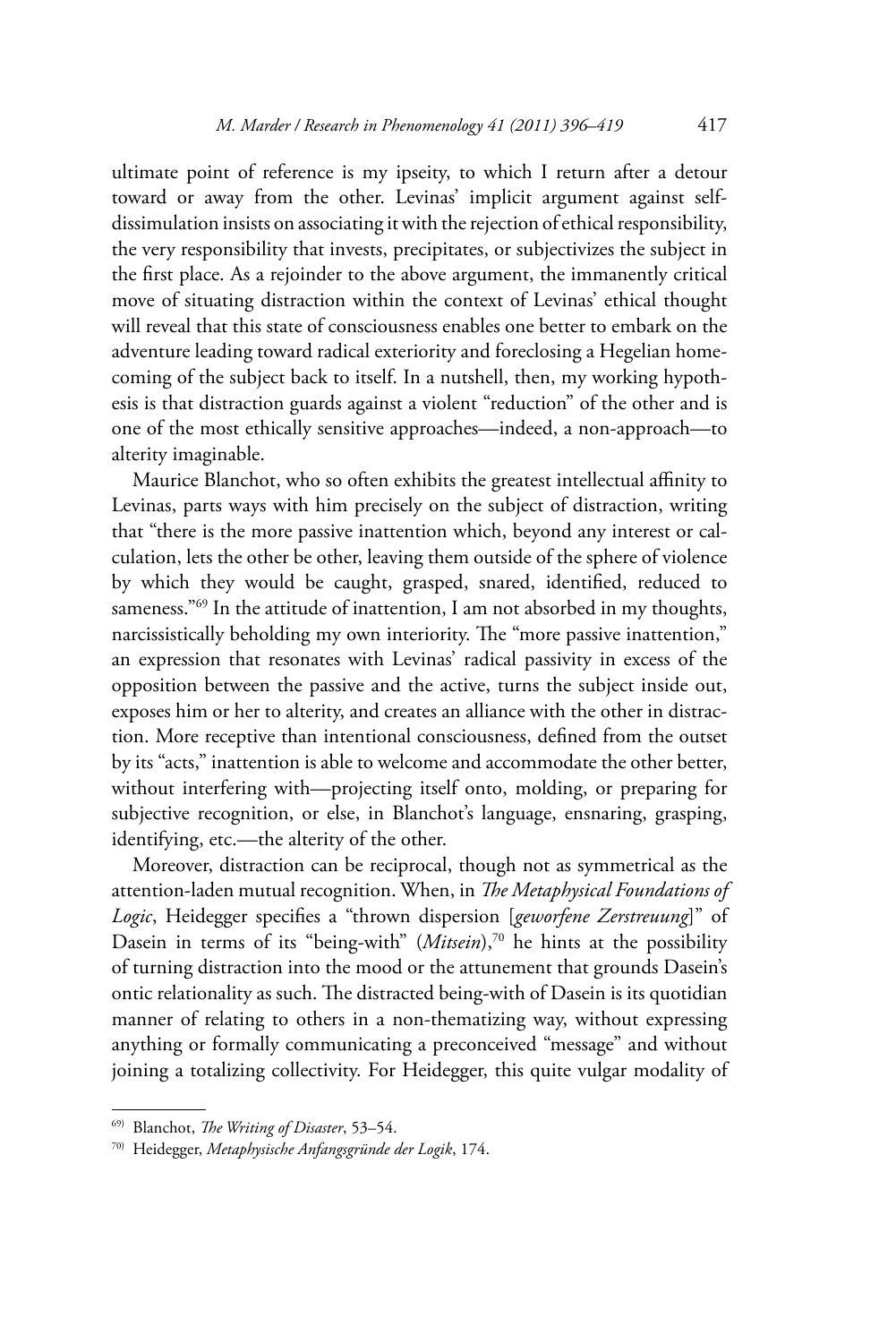*Mitsein* most likely betokened something like modern massification, the experience of anonymous being in an equally anonymous crowd. But, in more positive terms, the distracted being-with may describe the pre-social and pre-thematic bond to others, constituting the core of Levinasian ethics. Before the enactment of social relations governed by conventional cultural codes or, more pompously put, by the historicality of a common destiny, Dasein finds itself in a factical predicament of "bodiliness," "physicality," "*Leiblichkeit*" that both isolates and draws it together with the dispersed multiplicity of others. Thrown dispersion is, therefore, the most material way of being-with-others, minimally dependent on the mediations of attentive consciousness as their negative modification.

(To draw yet another parallel: this absence of thematization—of attention—which bypasses consciousness, is the very feature that psychoanalysis tacitly acknowledges in the pairing of the patient's free association and the floating attention of the analyst. The analytic situation is a therapeutic exercise in the creation of a distracted intersubjectivity and of bodily being-with that delves below the hyper-attentive vigilance of the repressive apparatus and reconstructs the analysand's ontic relationality in the transference and counter-transference of distraction. The analyst and the analysand will achieve psychoanalytic success, only provided that they relate to one another in a reciprocally distracted manner in what is tantamount to a reconstitution of the pre-social and pre-thematic bond to the other.)

No one has perfected the theory and practice of what I have tentatively termed "distracted intersubjectivity" more than Fernando Pessoa. In the poignant Fragment 44 of *The Book of Disquietude*, the poet speaks of the "slumber of voluntary attention," *um sono da atenção voluntária*, that prevents him from articulating himself in words but also from desiring, hoping, representing in general. More pertinently, this "soulless state," *este estado de falta de alma*, is attuned to the inattention of others, in which it passively and unconsciously recognizes itself; aside from this recognition, the pervasive soullessness has no external manifestations: "I notice this by what the others do not notice [*reparo por o que os outros não reparam*]."71 The "slumber of voluntary attention" matches the others' failure to notice it—the failure, presumably explainable by the analogical extension of the same slumber to the others—while the sole spark of the author's discerning vigilance registers their inattention to this slumber.

<sup>71)</sup> Pessoa, *The Book of Disquietude*, 29/78–79.